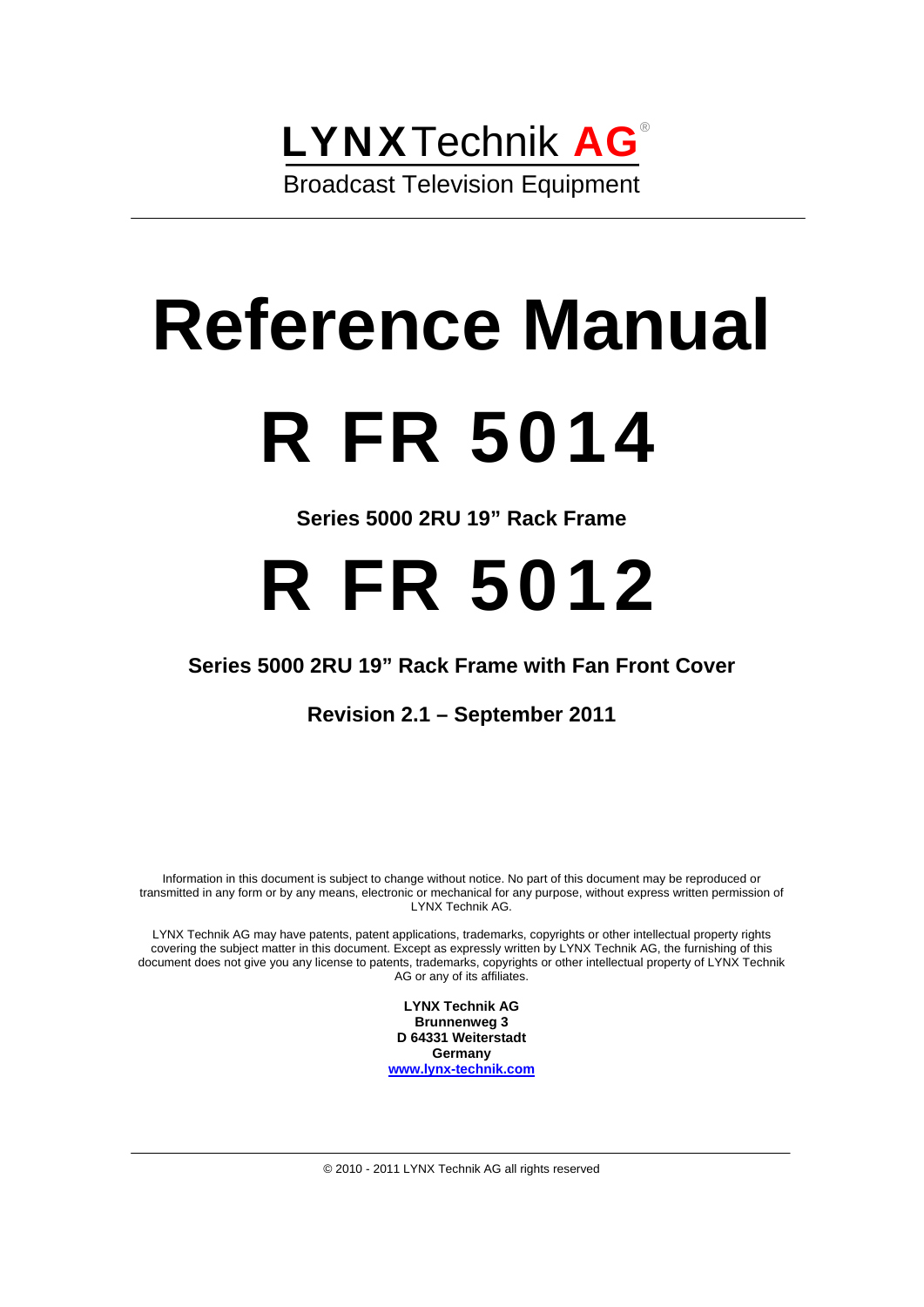# **Contents**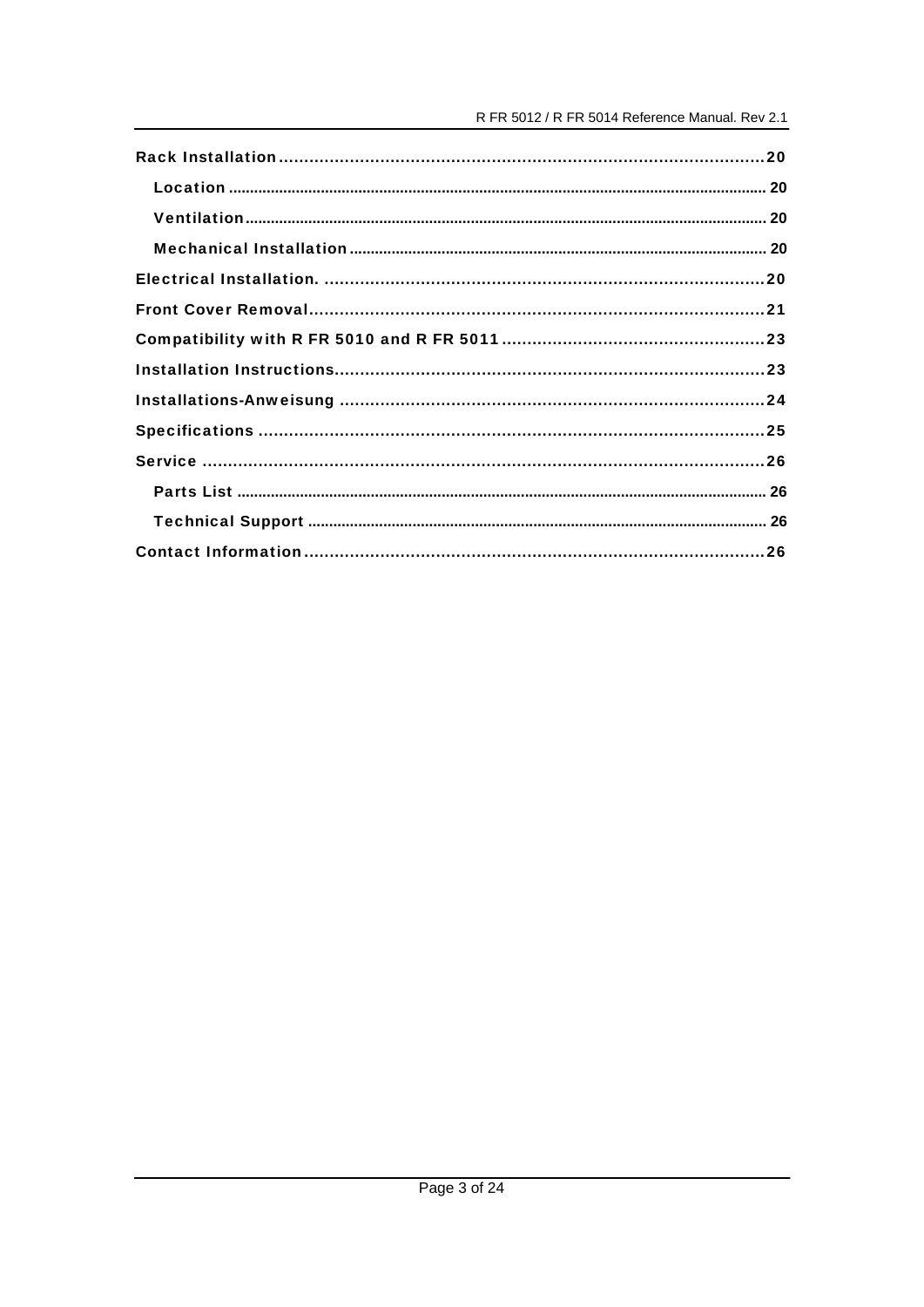# **Warranty**

LYNX Technik AG warrants that the product will be free from defects in materials and workmanship for a period of three (3) years from the date of shipment. If this product proves defective during the warranty period, LYNX Technik AG at its option will either repair the defective product without charge for parts and labor, or will provide a replacement in exchange for the defective product.

In order to obtain service under this warranty, customer must notify LYNX Technik of the defect before expiration of the warranty period and make suitable arrangements for the performance of service. Customer shall be responsible for packaging and shipping the defective product to the service center designated by LYNX Technik, with shipping charges prepaid. LYNX Technik shall pay for the return of the product to the customer if the shipment is within the country which the LYNX Technik service center is located. Customer shall be responsible for payment of all shipping charges, duties, taxes and any other charges for products returned to any other locations.

This warranty shall not apply to any defect, failure, or damage caused by improper use or improper or inadequate maintenance and care. LYNX Technik shall not be obligated to furnish service under this warranty a) to repair damage resulting from attempts by personnel other than LYNX Technik representatives to install, repair or service the product; b) to repair damage resulting from improper use or connection to incompatible equipment; c) to repair any damage or malfunction caused by the use of non LYNX Technik supplies; or d) to service a product which has been modified or integrated with other products when the effect of such modification or integration increases the time or difficulty servicing the product.

THIS WARRANTY IS GIVEN BY LYNX TECHNIK WITH RESPECT TO THIS PRODUCT IN LIEU OF ANY OTHER WARRANTIES, EXPRESS OR IMPLIED. LYNX TECHNIK AND ITS VENDORS DISCLAIM ANY IMPLIED WARRANTIES OF MERCHANTABILITY OR FITNESS FOR A PARTICULAR PURPOSE. LYNX TECHNIK`S RESPONISIBILITY TO REPAIR AND REPLACE DEFECTIVE PRODUCTS IS THE SOLE AND EXCLUSIVE REMEDY PROVIDED TO THE CUSTOMER FOR BREACH OF THIS WARRANTY. LYNX TECHNIK AND ITS VENDORS WILL NOT BE LIABLE FOR ANY INDIRECT, SPECIAL, INCIDENTIAL, OR CONSEQUENTIAL DAMAGES IRRESPECTIVE OF WHETHER LYNX TECHNIK OR THE VENDOR HAS ADVANCE NOTICE OF THE POSSIBILITY OF SUCH DAMAGES.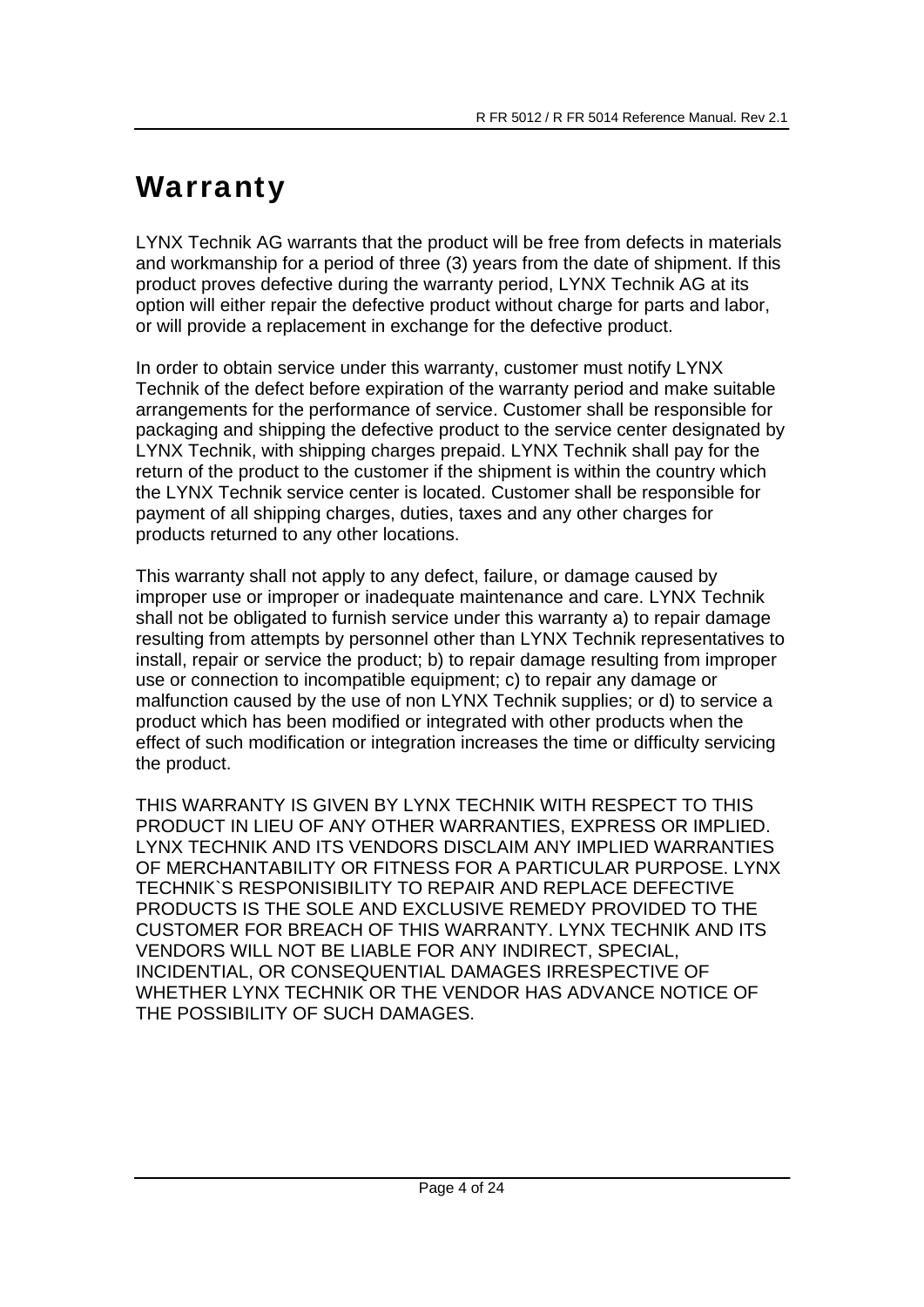# Regulatory information

# Europe

## Declaration of Conformity

*We* LYNX Technik AG Brunnenweg 3 D-64331 Weiterstadt Germany *Declare under our sole responsibility that the product* TYPE: **R FR 5012; R FR 5014** *To which this declaration relates is in conformity with the following standards (environments E1-E3):*  EN 55103-1 /1996 EN 55103-2 /1996 EN 60950-1 /2006 *Following the provisions of 89/336/EEC and 73/23/EEC directives.*  Winfried Deckelmann Calcilier decleden Weiterstadt, May 2010  *Place and date of issue Legal Signature*

# USA

## FCC 47 Part 15

This device complies with part 15 of the FCC Rules. Operation is subject to the following two conditions: (1) This device may not cause harmful interference, and (2) this device must accept any interference received, including interference that may cause undesired operation.

Note: This equipment has been tested and found to comply with the limits for a Class A digital device, pursuant to the part 15 of the FCC Rules. These limits are designed to provide reasonable protection against harmful interference when the equipment is operated in a commercial environment. This equipment generates, uses, and can radiate radio frequency energy and, if not installed and used in accordance with the instruction manual, may cause harmful interference to radio communications. Operation of this equipment in a residential area is likely to cause harmful interference in which case the user will be required to correct the interference at his own expense.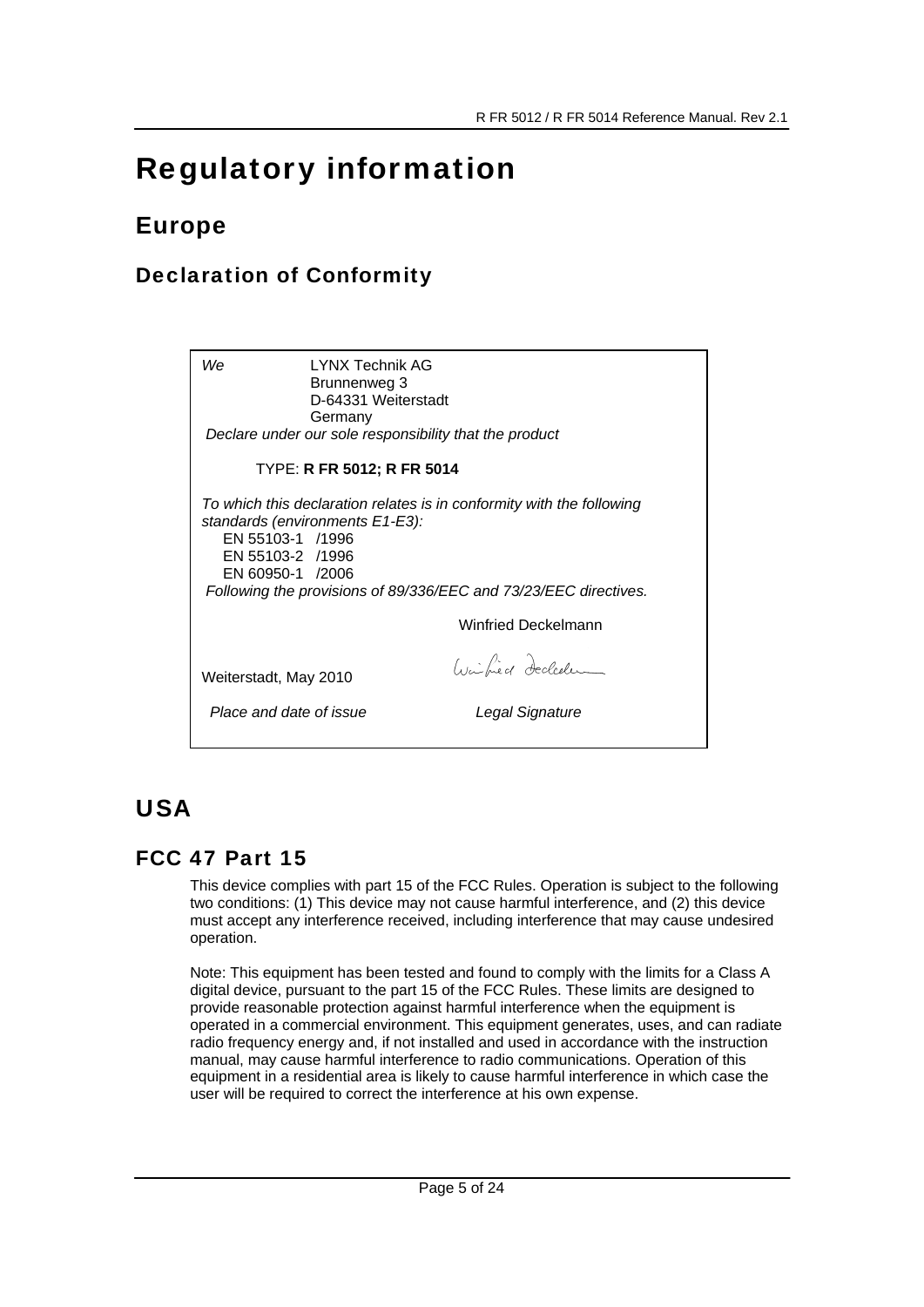# SAFETY WARNING

Electrical supplies in excess of 50 (fifty) volts peak value are potentially hazardous or lethal. AC supplies between 100 and 250 peak volts exist within the rack frame chassis when connected to AC power. **Only qualified personnel** should service the rack frame assembly.

Removal of technical earth may render the equipment dangerous and intentional removal is prohibited.

This unit has to be separated from mains by disconnecting the power supply cords.

This unit may have two power supplies and two power supply cords. Disconnect all power supply cords before servicing to avoid electric shock.

The power cords must meet the safety requirements of the country where the rack frame is used and has to be approved in this country.

DOUBLE POLE / NEUTRALE FUSING

After operation of the fuse, parts of equipment that remain energized might represent a hazard during servicing.

For continued protection against risk of fire, replace only with same type and rating of fuse.

F1 .. F4: T2AH250V

Replacement AC fuses must be of the specified type and rating: F1 .. F4: T2AH250V The use of repaired fuses or shorting links has to be avoided.

Power Sockets for connection of the power cords to the unit have to be in close proximity to the rack frame and have to be accessible easily.

The unit has to be mounted in upright position (see instructions on page 20)

Ensure that all connections with information technology equipment comply with IEC 60950-1: 2005 / EN 60950-1: 2006.

# WARNING! CAUTION!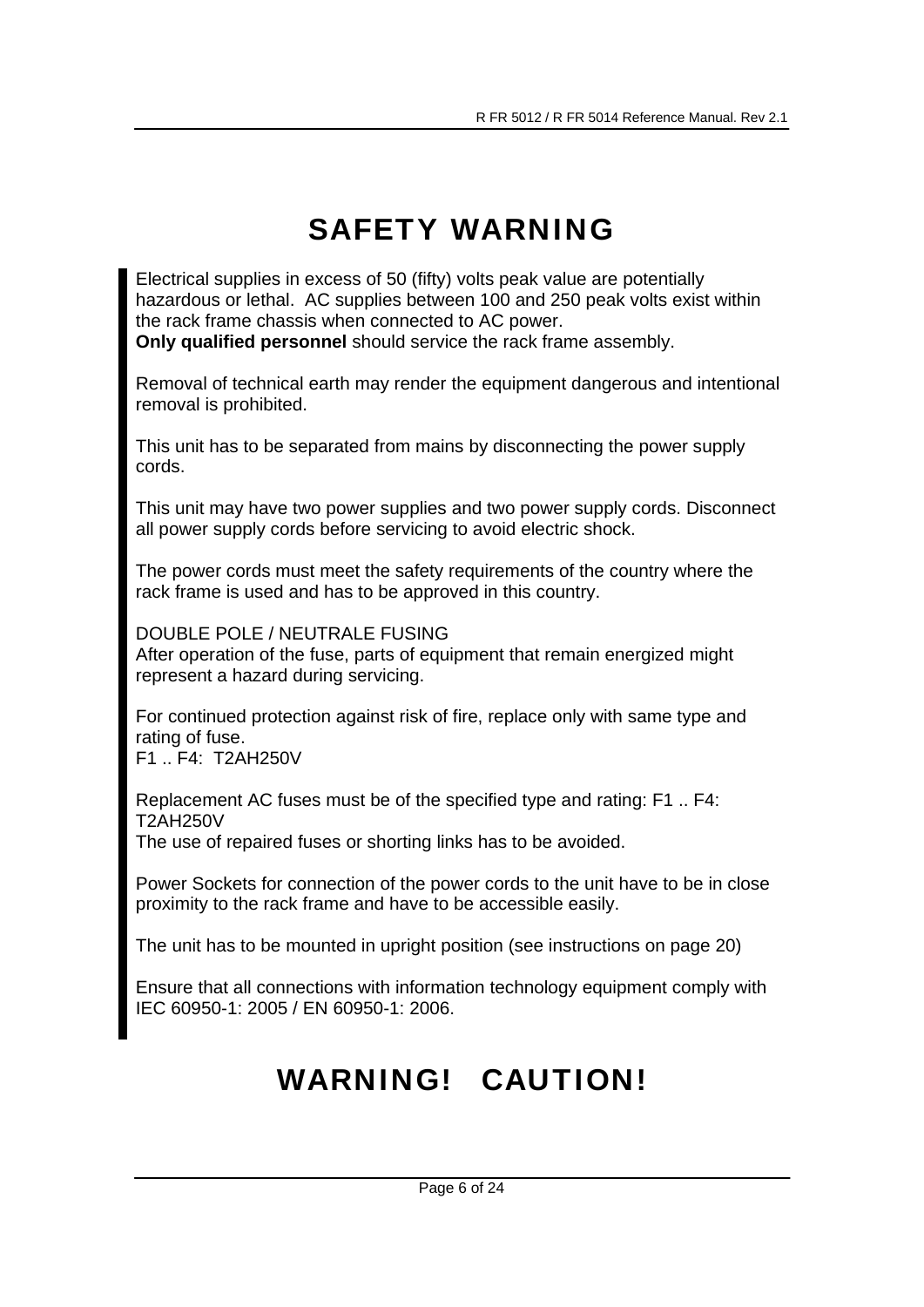# SICHERHEITS WARNUNG!

Wenn das Gerät an das Wechselstromnetz angeschlossen ist, treten innerhalb des Gerätes Wechselspannungen zwischen 100 und 250 V auf, die potentiell gefährlich oder tödlich sein können. Deshalb darf eine Reparatur und Instandhaltung **nur von qualifiziertem Personal** durchgeführt werden.

Das Entfernen des Schutzleiters kann das Gerät in einen gefährlichen Zustand bringen, vorsätzliches Entfernen des Schutzleiters ist verboten.

Das Gerät ist durch Abziehen beider Netzstecker vom Netz zu trennen.

Das Gerät kann 2 Netzgeräte mit 2 Netzkabeln haben. Vor Servicearbeiten müssen alle Netzkabel abgezogen werden, um elektrischen Schlag zu vermeiden.

Die Netzzuführung ist 2-polig abgesichert. Nach Ausfall einer Sicherung können Teile der Schaltung weiter unter Spannung bleiben und bei Servicearbeiten zu Gefahren führen.

Vor Servicearbeiten Stromversorgung unterbrechen und Teile vor Berührung prüfen.

Nur Netzkabel benutzen, die für das Land, in dem der Träger benutzt wird, zugelassen sind.

Um Schutz gegen Feuer aufrechtzuerhalten, sind bei Sicherungswechsel nur Sicherungen des gleichen Typs mit gleichen Daten zulässig. F1 .. F4: T2AH250V

Steckdosen für den Anschluss der Netzkabel müssen sich in unmittelbarer Nähe des Gerätes befinden und müssen frei zugänglich sein.

Das Gerät darf nur bestimmungsgemäß, d.h. mit der Geräteoberseite nach oben installiert werden (siehe auch Hinweise auf Seite 20).

Es muss sichergestellt sein, dass alle Verbindungen mit anderen Geräten der Informationstechnologie der Norm IEC 60950-1: 2005 / EN 60950-1: 2006 entsprechen.

# WARNUNG!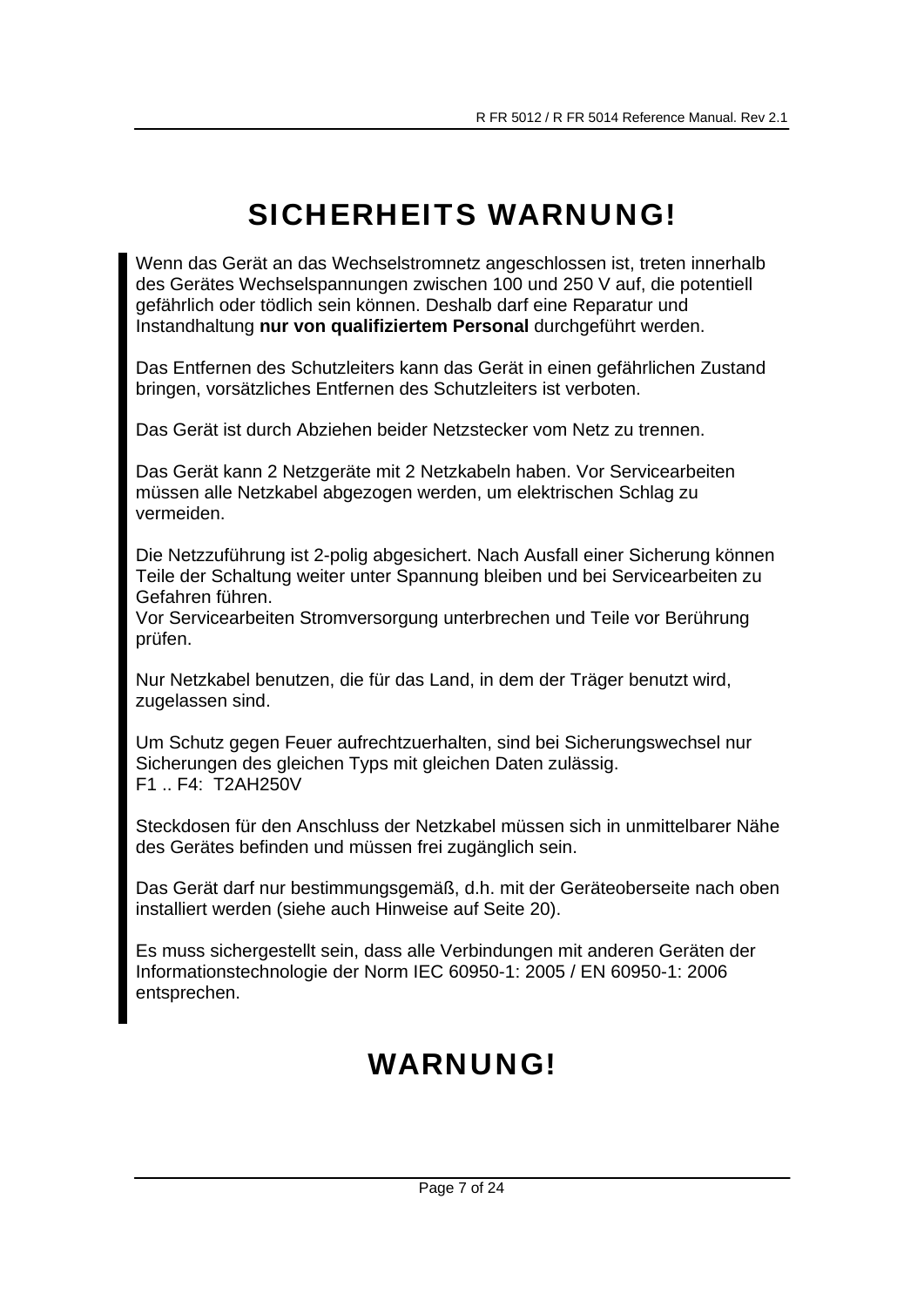# ESD Warning



The internal electronics parts of this product are static sensitive. Please use caution and use preventative measures to prevent static discharge or damage could result to modules.

Electrostatic discharge (ESD) damage occurs when electronic assemblies or the components are improperly handled and can result in complete or intermittent failure.

Do not handle the module unless using an ESD-preventative wrist strap and ensure that it makes good skin contact. Connect the strap to any solid grounding source such as any exposed metal on the rack chassis or any other unpainted metal surface.

#### **Caution**

Periodically check the resistance value of the antistatic strap. The measurement should be between 1 and 10 Megohms.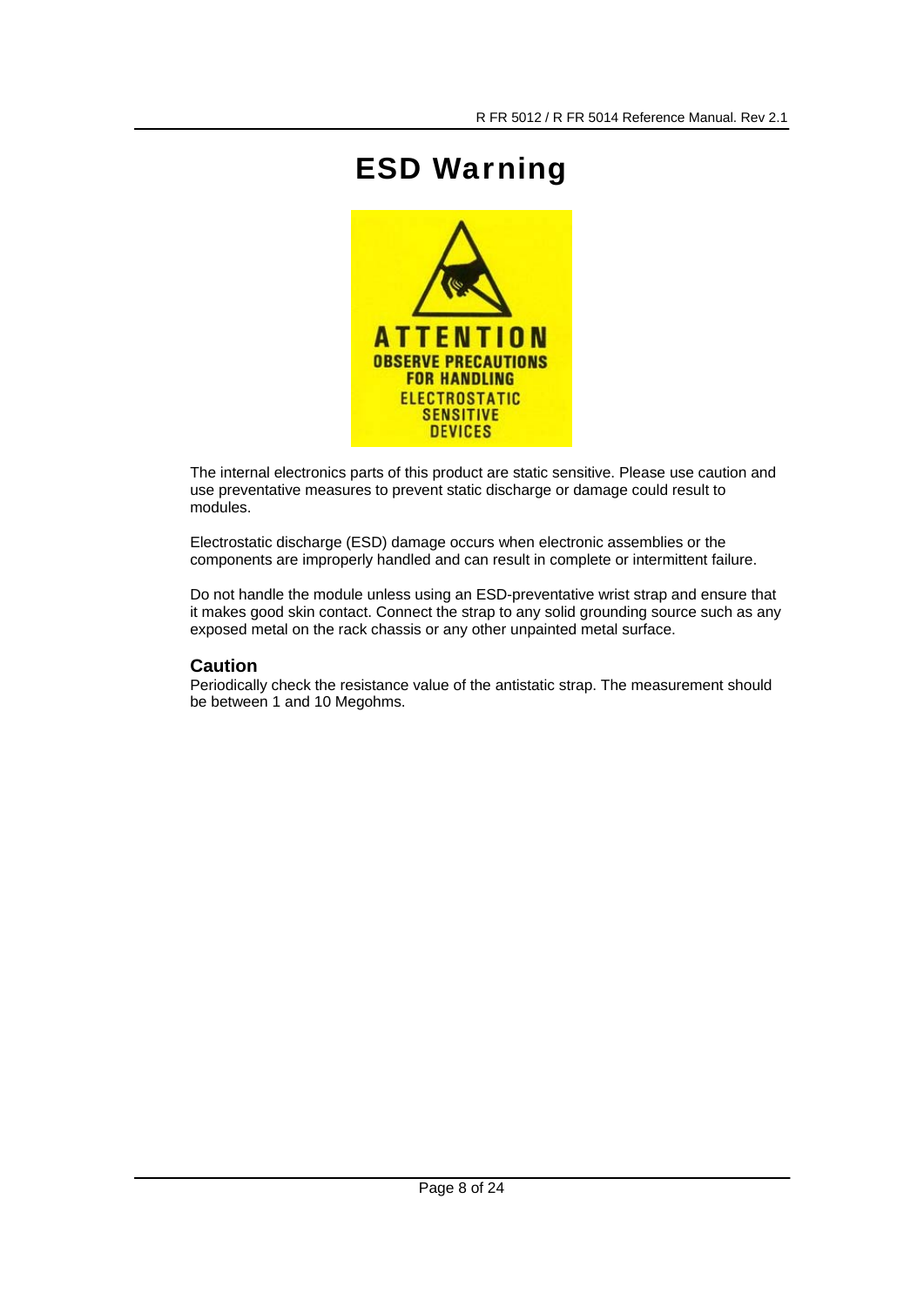# Getting Started

## Packaging

The shipping carton and packaging materials provide protection for the rack frame during transit. Please retain the shipping cartons in case subsequent shipping of the product becomes necessary.

## Product Description

The R FR 5012 and R FR 5014 is a high quality 2 RU high 19 inch rack frame enclosure for the LYNX Series 5000 CardModules, designed primarily for broadcast and professional applications.

The rack frame can accept up to 10 Series 5000 CardModules plus an optional controller card. All modules are installed from the front. Module connection plates are supplied with each CardModule and are mounted on the rear of the rack to align CardModules installed. All CardModules and power supplies are hot swappable.

NOTE: Picture shows R FR 5012. The R FR 5014 has no fans in the front cover mounted.



The R FR 5012 and R FR 5014 features connections for remote alarming, serial control and a local extension port. A LAN connection is also provided for use with the optional R CT 5031 Master Controller.

Optional redundant power capability can be installed and two separate AC power connections are provided for maximum isolation. The power supplies have sophisticated power filtering with microprocessor control for power and temperature monitoring and communication with the control system. An on board multifunction LED has various states to indicate different alarm conditions and a separate GPO alarm output is provided for connection to an external monitoring system.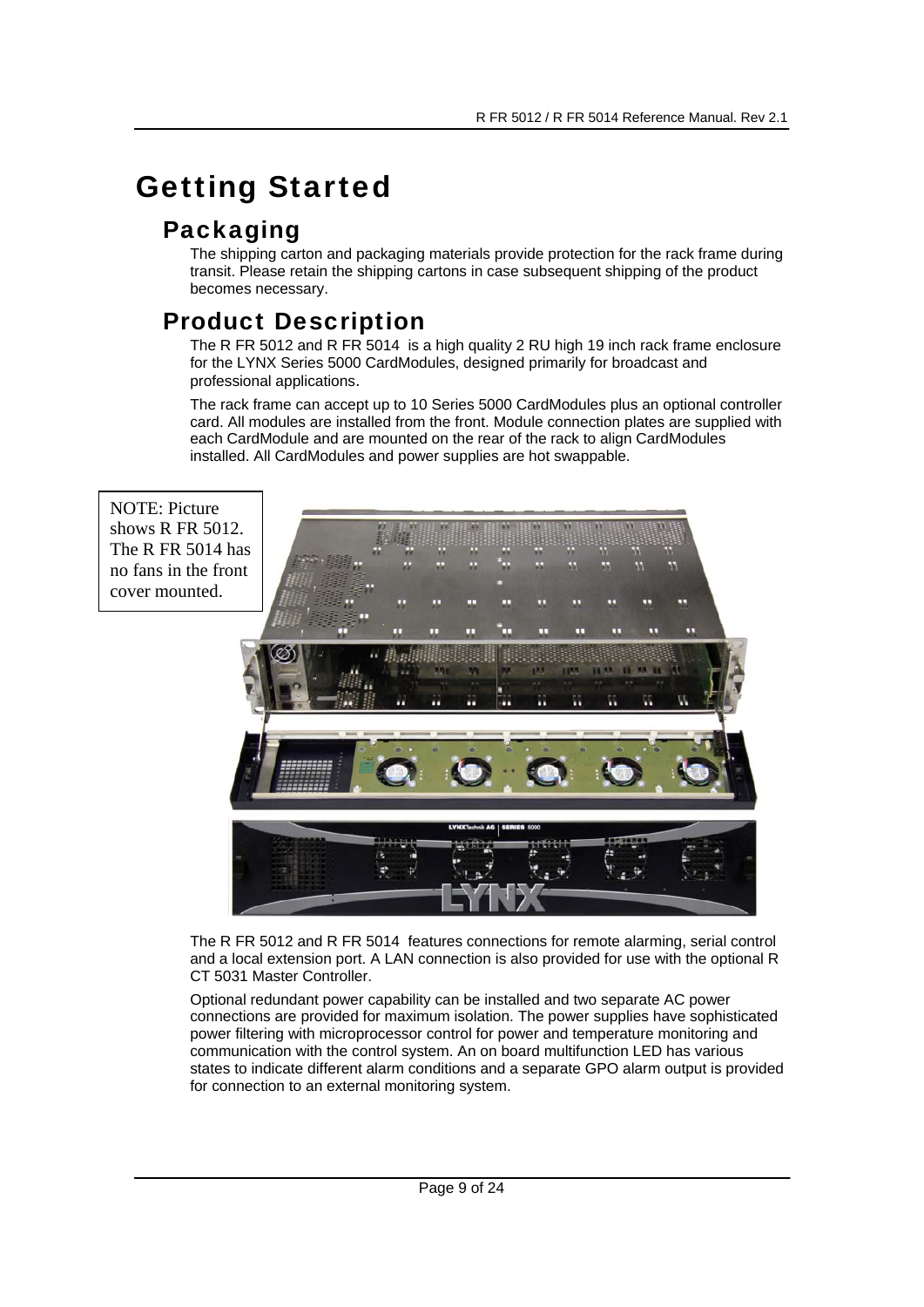The R FR 5012 rack frame has a front cover with integrated fans for applications where no external forced cooling is available or if modules with high power dissipation are used in this rack frame.

All electrical contacts inside the RFR 5012 and R FR 5014, CardModules and power supplies are gold plated ensuring maximum reliability and protection from corrosion.

The R FR 5012 / 5014 is the primary building block in the LYNX Series 5000 CardModule system that provides high quality, modularity and flexibility in a very small form factor.

## Power Supply

The R FR 5012 / 5014 includes the primary power supply. A second identical power supply can be added for redundancy. The Power supply is a sophisticated design designed for critical applications and includes power filtering and integral microprocessor. This monitors the supply operation and reports into the control system. Should a fault develop, the errors are alarmed in the following ways:

- Via the LED located on the front of the supply (see below).
- Via a GPO alarm via the alarm connector on the termination panel, if a controller option is fitted
- Via the control system (if installed)

If the redundant power supply R PS 5012 is installed, the system will switch supplies automatically in the event of primary supply failure, with no interruption to the normal operation of the syetem.

The supply has a noiseless integral DC fan for cooling.

The supply is installed and removed from the front of the rack. The supply locks itself firmly in place. The power supply can be released by pushing up the locking clip (see below)



 **Power Supply seen from the front**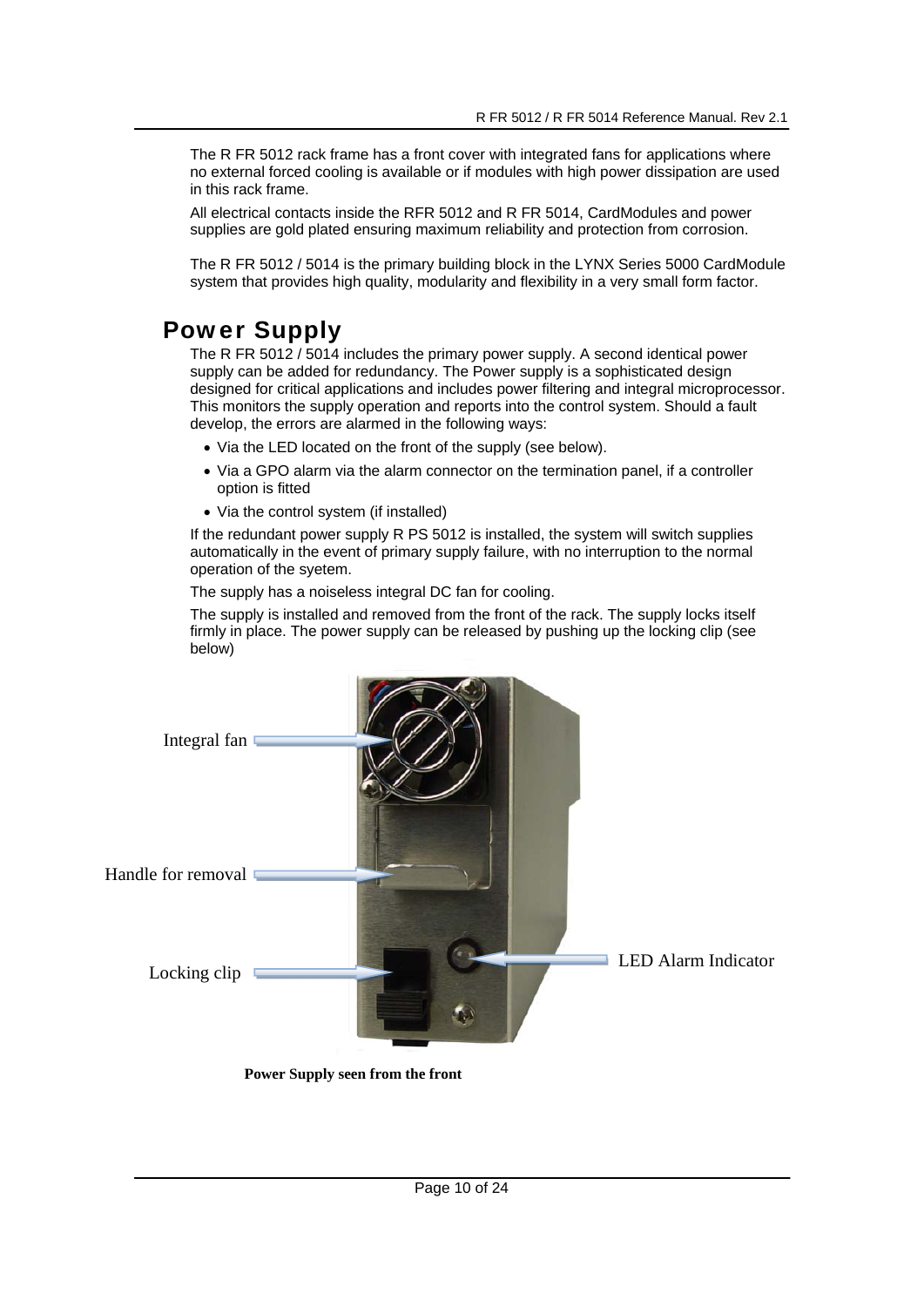## Rear Termination Panel

The R FR 5012 / 5014 has an integral termination panel on the rear of the rack for the connection of power and various other connections for expansion and interfacing.



## Rack

# **Connections**

## Power Connection

There are two power connections provided for the rack. One is for primary power and the second for the optional redundant power supply. Input power range is 100 to 240VAC 50 to 60Hz. Connection is made using an IEC power cable. For systems without redundant power connection is made to **AC1** in only. The power fuses are in the connector assembly and removal of this small module will enable fuse exchange. Please ensure you use the correct fuse rating. (2A). (2 fuses required, double pole neutral fusing is implemented)

A stud is provided on the termination panel for the connection of an external ground

**Note:** the chassis is permanently grounded via the AC connections

#### **Caution**

!

!

Service to be performed by qualified personnel only

#### **Caution**

Please remove power before attempting to exchange a power fuse. Only replace the fuse with a correctly rated replacement. For safety **DO NOT** physically disconnect or isolate the rack from earth for any reason.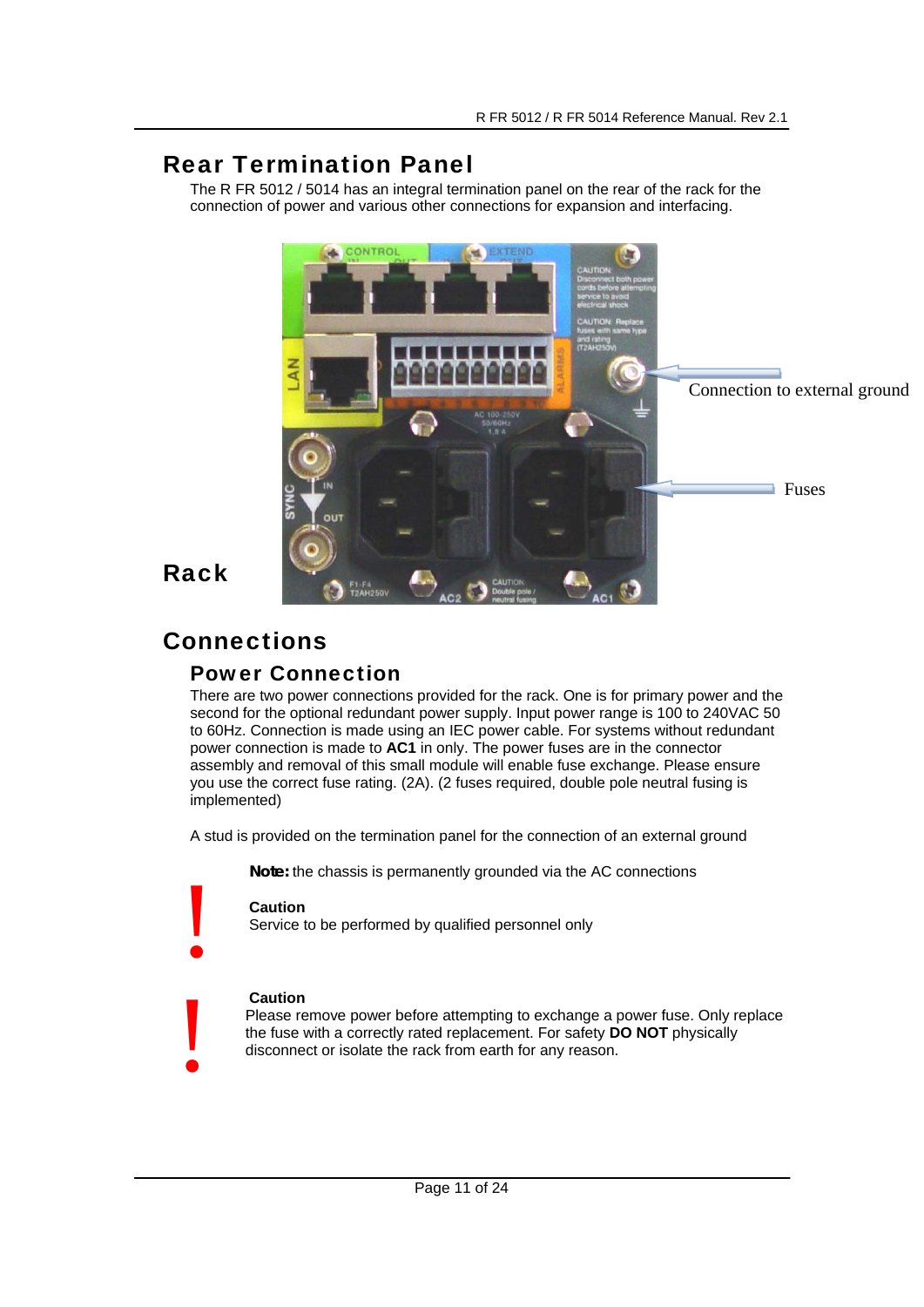## Alarm Connection

An external alarm connection is available from the rack.



| GPI B | GPI<br>ΊA | Alarm | Alarm | Alarm | Alarm | Alarm      | Alarm      | Alarm      | Alarm   |
|-------|-----------|-------|-------|-------|-------|------------|------------|------------|---------|
|       |           | 4B    | 4A    | ЗB    | 3A    | B<br>Minor | Minor<br>А | Maior<br>B | Maior A |

Function and connection information is described below.

## Alarm Function

This function requires the controller option. The user can assign triggers for the preferred Major / Minor and No Alarm conditions using the controller and supplied software (see below in the GUI section).

The alarm connector provides GPO contacts for 2 alarm levels and two more Alarms and a GPI input for future use. This allows for the connection of an external monitoring system. Alarm conditions are triggered by the optional control system and will vary depending on the configuration of the system and user preferences.

For critical failures in the rack a contact can be closed between **Alarm Minor A** and **Alarm Minor B.**

Two examples of "critical" type failures are listed below\*:

- Over temperature
- Redundant Power Supply Failure

For major failures in the rack a contact can be closed between **Alarm Major A** and **Alarm Major B**. One example of a "major" failure in the rack is:

• Loss of Power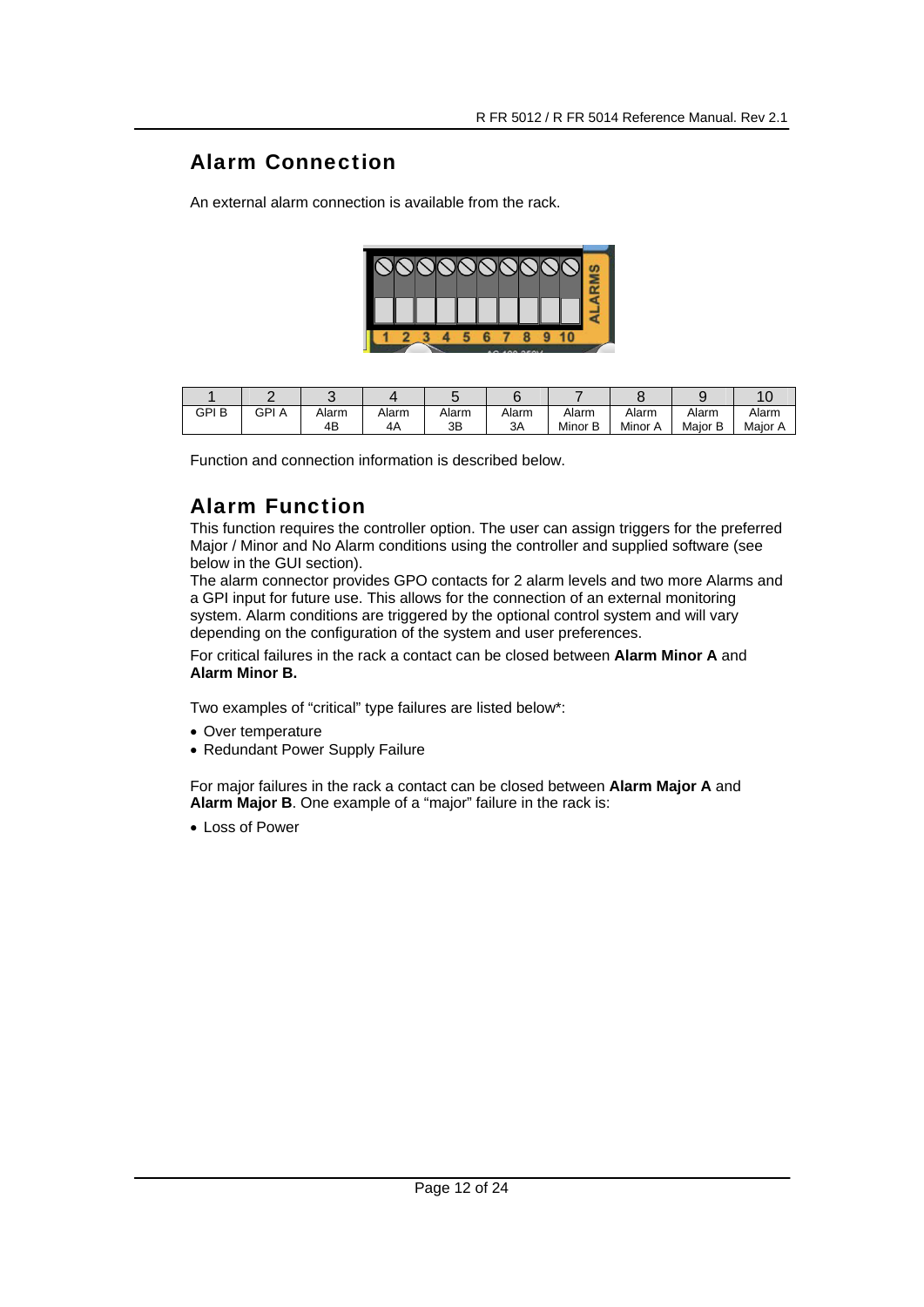## Extend Connection

*Bus Extension*. This connection is used to interface racks together when using the optional LYNX control system. This is a simple (and inexpensive) way to extend the reach of the host RCT 5021 or R CT 5031 controller into several more racks fitted with RCT 5010 bus expanders. It uses a **proprietary** LYNX control interface and this connection has an input port as well as an output port for simple control configuration of all connected racks.

The connection is a standard RJ45 female connector.



Standard networks cables (we recommend the use of shielded cables) can be used to connect the racks. On each rack frame an input and an output port for the extend bus is provided.

Pin 8 1

| <b>Pin</b><br><b>Number</b> | <b>Connection</b>      | <b>Pin</b><br><b>Number</b> | <b>Connection</b>       |
|-----------------------------|------------------------|-----------------------------|-------------------------|
|                             | SPI CLK A (Prop CLK A) |                             | SPI MISO B (Prop RX B)  |
|                             | SPI CLK B (Prop CLK B) |                             | SPIX SEL1 (Prop SEL 1)  |
| 3                           | SPI MISO A (Prop RX A) |                             | SPOIX SEL2 (Prop SEL 2) |
|                             | SPI MOSI A (Prop TX A) |                             |                         |
|                             | SPI MOSI B (Prop TX B) |                             |                         |

**Note.** *When using this interface all connected racks must be mounted relatively close together, as the distance of this interface is restricted to approx. 10m for the total chain over all connected rack frames. Please refer to the R CT 5010 Rack Bus Expander reference manual for more details on this interface.* 

## Control Connection

An external Control Interface is provided on the rear termination panel. When an RCT 5021 Rack Controller (or RCT 5031 Master Controller) is fitted to the rack this port can be used for two primary functions:

- 1. When configured as a RS 232 serial port this can be connected directly to a PC running the LYNX Desktop Controller application.
- 2. When configured for RS 422/485 operation this port is used to connect a rack frame with an RCT 5031 master controller connected to other racks fitted with RCT 5021 Rack controllers (up to 15 additional racks) using the IN and OUT connections provided.

**Note.** *Please refer to the R CT 5021 Reference Manual for details on how to re-configure the port and more detail on the use of this control interface.* 

The connection is a standard RJ45 female connector.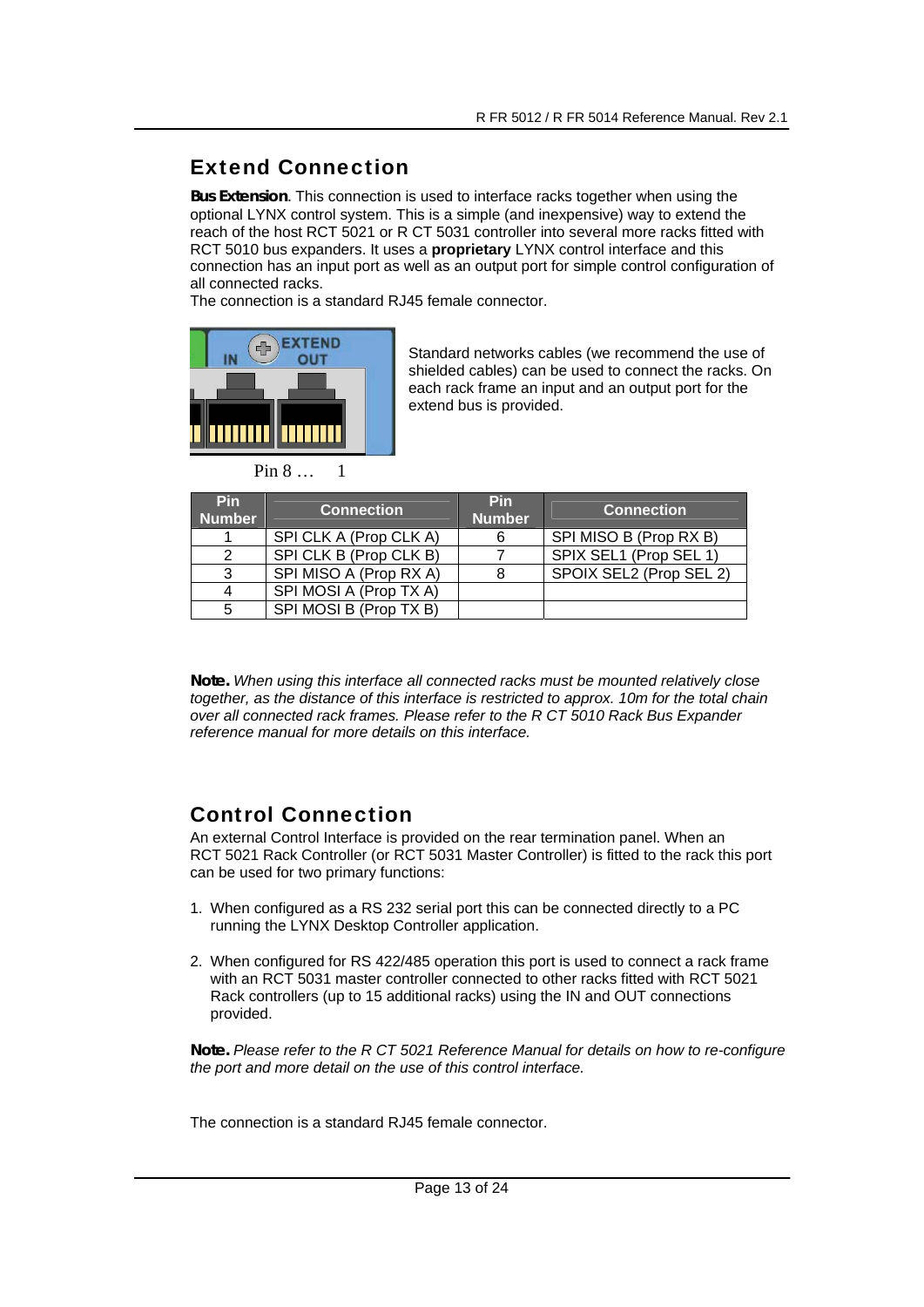

Standard networks cables (we recommend the use of shielded cables) can be used to connect the racks. On each rack frame an input and an output port for the control bus is provided.

Pin 8 … 1

**Connections for RS 422** 

| Pin<br><b>Number</b> | <b>Connection</b> | <b>Pin</b><br><b>Number</b> | <b>Connection</b> |
|----------------------|-------------------|-----------------------------|-------------------|
|                      | <b>GND</b>        |                             | <b>SER RX B</b>   |
|                      | <b>GND</b>        |                             | n.c.              |
|                      | <b>SER RX A</b>   |                             | n.c.              |
|                      | <b>SER TX A</b>   |                             |                   |
|                      | <b>SER TX B</b>   |                             |                   |

#### **Connections for RS 232**

| Pin<br><b>Number</b> | <b>Connection</b> | Pin<br><b>Number</b> | <b>Connection</b> |
|----------------------|-------------------|----------------------|-------------------|
|                      | GND               |                      | <b>RX</b>         |
|                      | <b>GND</b>        |                      | n.c.              |
|                      | n.c.              |                      | n.c.              |
|                      | TХ                |                      |                   |
|                      | n.c.              |                      |                   |

## LAN Connection



This is a standard RJ45 connection and is used to provide standard TCP/IP network control connectivity into a control system. To be operational this port requires the RCT 5031 Master Controller to be fitted in the rack. Please see the reference manual of the RCT 5031 for more details on the use of this connection.

## External Sync Connection



An external sync reference can be connected to the rack. An active loop through connection is provided with relay bypass in the event of a power failure.

The sync signal can be black / black burst or b-level composite analog NTSC or PAL sync or analog HDTV Tri-Level-Sync. This provides a single common reference to all module slots in the rack and can simplify the distribution of the reference signal in some installations. (Example connection of house sync)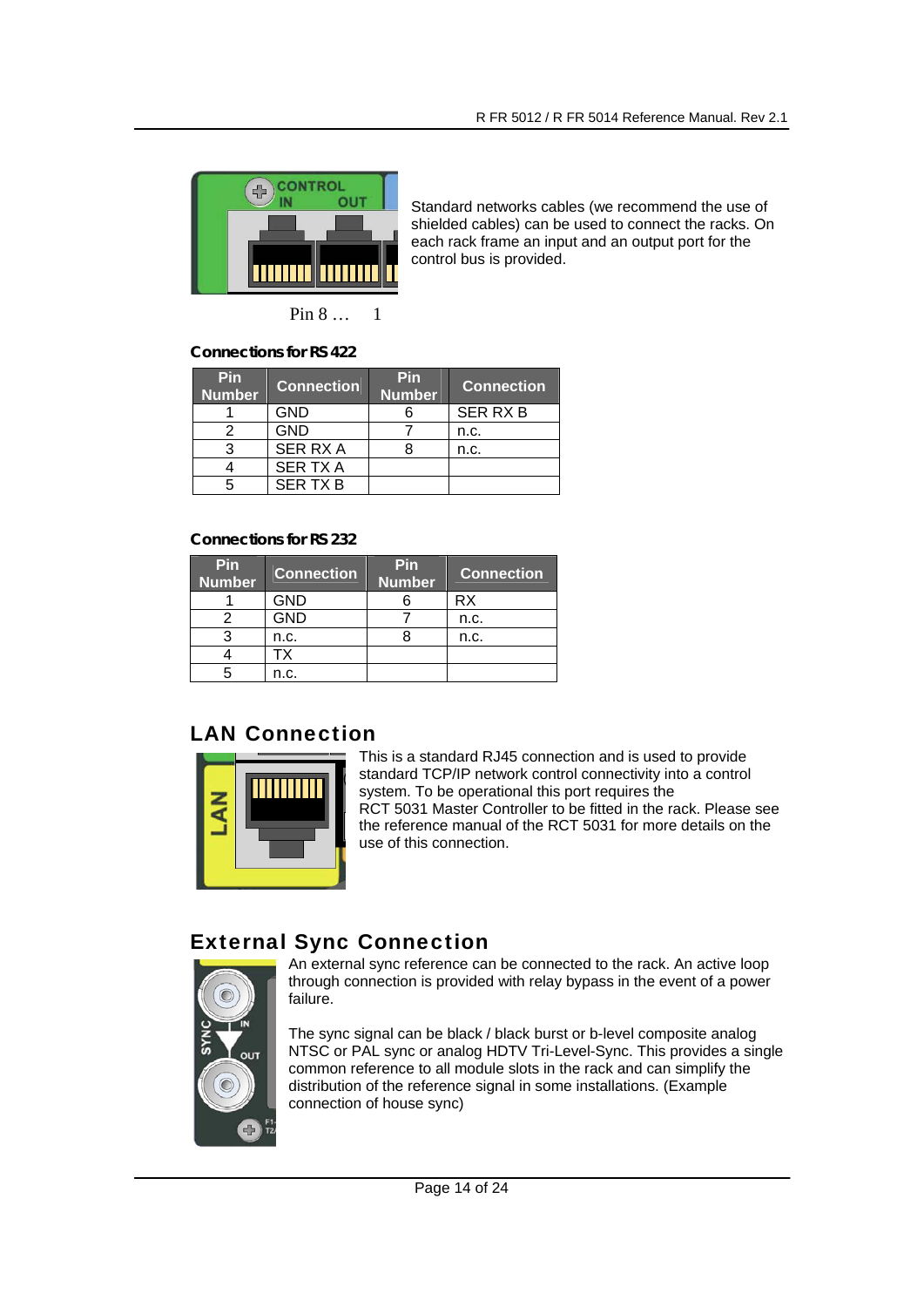# Alarm/LED Status Indicators

There are a number of status / alarm indicators visible on the front panel of the R FR 5012 / 5014 Rack frame when closed.



# Power Supply LED Indicators

The Table below shows the error conditions for the LED on the power supply units. These are visible through the ventilation holes on the left side of the front of the rack

| <b>LED Color</b>      | <b>Condition</b>              |
|-----------------------|-------------------------------|
| Green                 | Normal Operation              |
| Yellow                | Warning: High Temperature     |
| Red Flashing          | Warning: Voltage out of range |
| <b>Red Continuous</b> | Warning: Over Temperature     |
| Off                   | Failure: Exchange Supply      |

# Fan Alarm LED

*indication states.* 

The Table below shows the error conditions for the LED on the fan front cover of the R FR 5012 / 5014. This is visible on the upper center of the front of the rack

| <b>LED Color</b>      | <b>Condition</b>                   |
|-----------------------|------------------------------------|
| Green                 | Normal Operation, all fans working |
| Yellow                | 1 or more fans failed              |
| <b>Red Continuous</b> | all fans failed                    |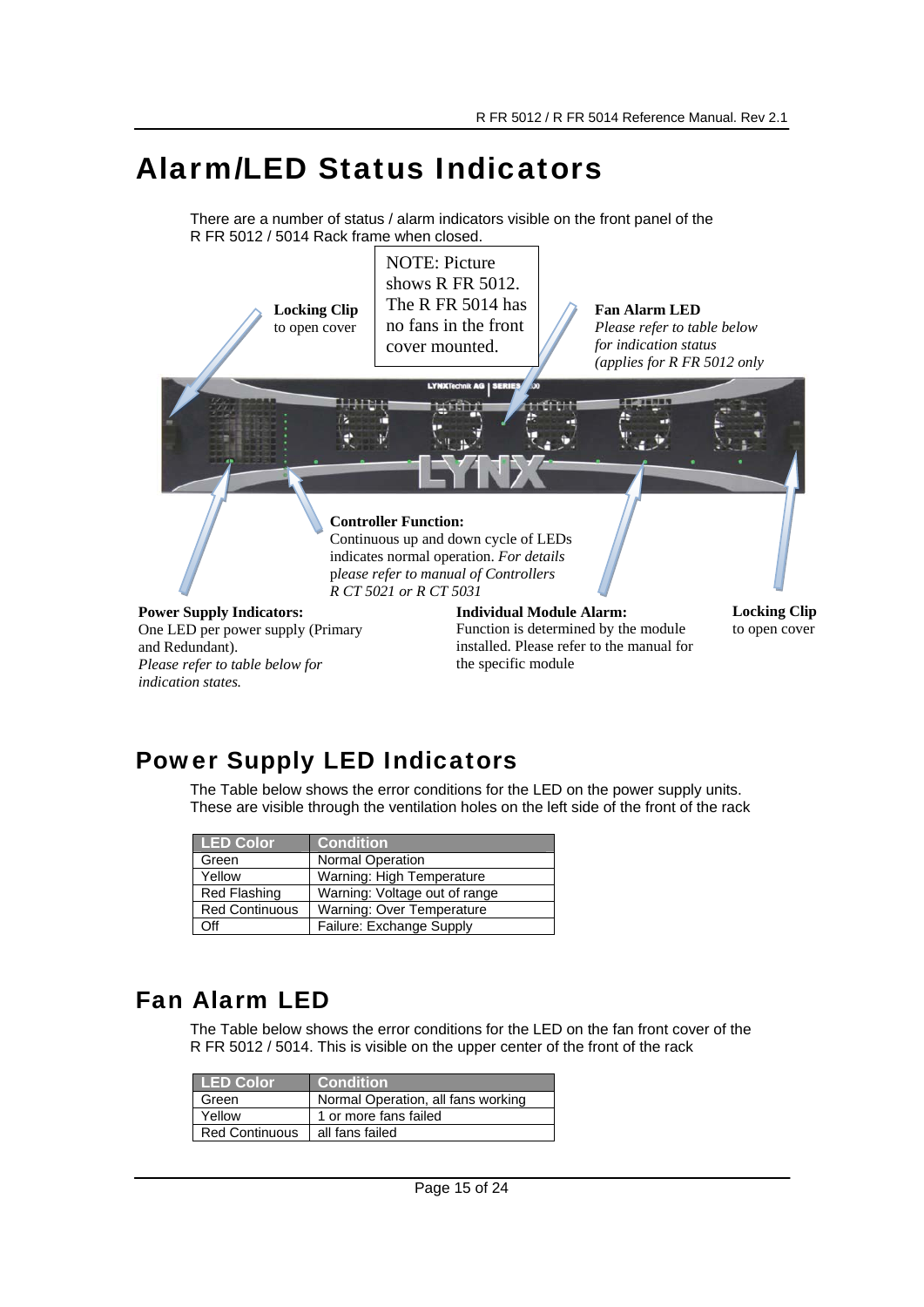# Rack Configuration

## Assembly

If starting with an empty R FR 5012 / 5014 rack frame please follow the following steps for correct installation of the Series 5000 Card Modules

## Rack Layout Considerations

If you have a variety of module types it's a good idea to plan the order in which you install the various CardModules. While a module can occupy any of the 10 available slots provided, consideration can be given to the position of the modules in the rack to facilitate external wiring. Below you can see an example layout.



#### Rear Connection Plates

The series 5000 CardModule is supplied with a connection plate and mounting screws. This is fitted to the rear of the rack frame behind the module.

#### **Installing Rear Connection Plates**

Position the connection plate on the rear mounting rails and secure with the screws provided. Do not fully tighten the screws initially. Test fit the module into the rack and make sure the edge connector on the module is aligned correctly with the connection plate. When alignment is correct, tighten the two screws. Remove and insert the module a few times to check installation. If the module binds or sticks, or installation is in anyway difficult then loosen the connection plate screws and check alignment. Repeat this process for each module.

## Redundant Power Supply

The basic RFR 5012 7 5014 is supplied with the primary power supply installed. The redundant supply (option) is installed next to the primary supply.

## Remote Controller

Depending on your system design you may have one of the LYNX controller options available (RCT 5010, RCT 5021 or RCT 5031). Install the controller into the first module slot next to the power supply(s). **This is an extra slot reserved only for the controller cards**. Please refer to documentation supplied with the controller for the configuration and use of the LYNX controller options.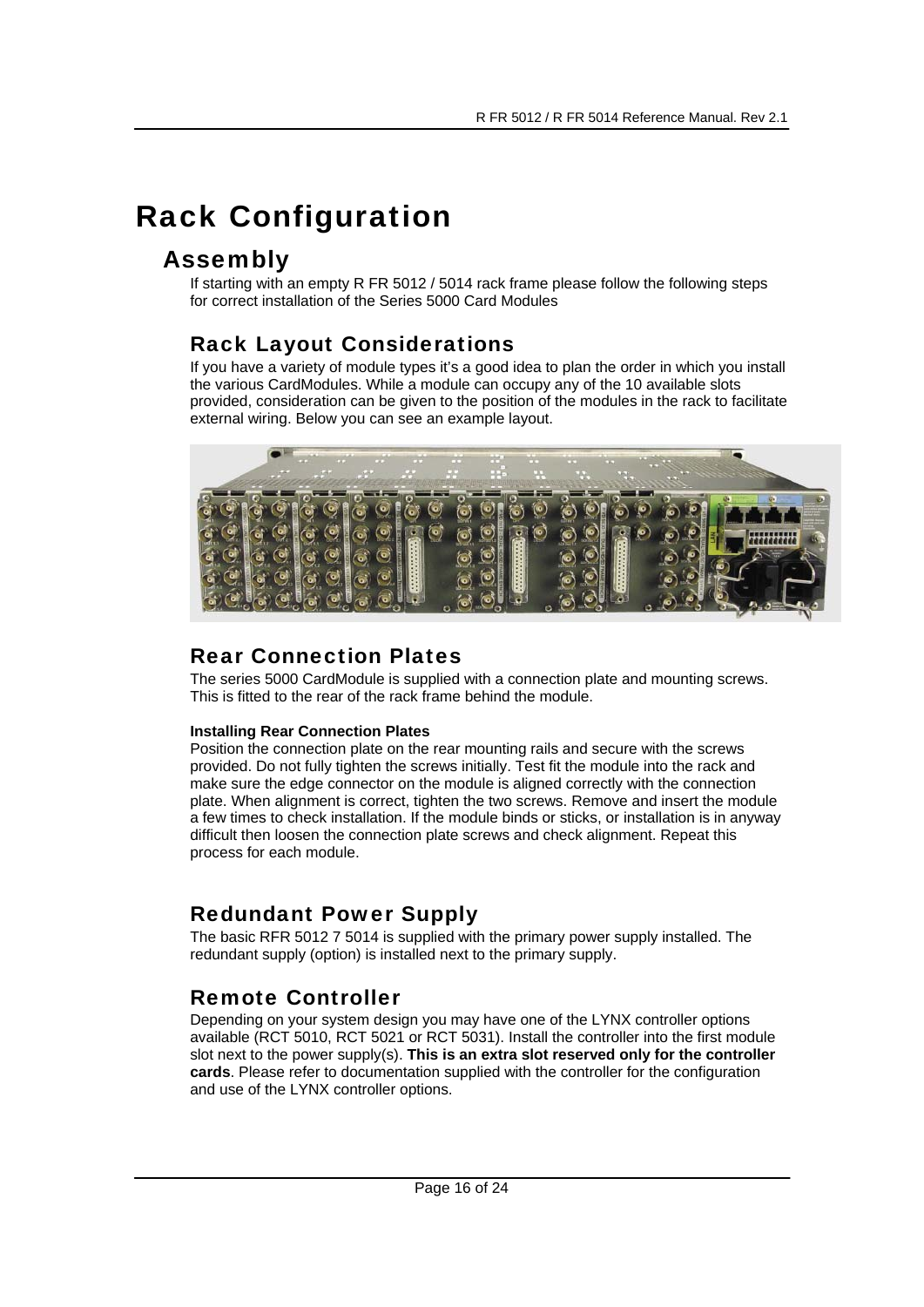# Hot Swapping

## Power Supplies

The Series 5000 CardModules and Power Supplies are fully hot swappable.

## Power Supply Failure

A failure in the Primary power supply will automatically trigger the use of the redundant supply (if fitted) and will trigger the following alarm conditions / indications (requires controller option).

- Reported fault on the monitoring system
- Alarm GPO trigger on the alarm connector (see Alarm Connections section)
- Front Panel LED (normally green) will go out (See Alarm / Status indication section)

Once identified, the defective supply can be removed and replaced with power connected with no interruption to the operation of the CardModules, if the redundant supply is installed.

# CardModules

If a CardModule fails the error will be reported over the monitoring system and via the front side alarm LED. Alarm function is module dependant so please refer to the CardModule manual for failure conditions and indications. The defective CardModule can be removed and replaced with an identical replacement without removing power from the frame.

**NOTE:** *If the "HOT SYNC" function is active in the installed controller, then the settings of the previous card will be automatically written back into the new modules flash ram once installed (if the same type). For further details on the "HOT SYNC" function please refer to the GUI sections of the R CT 5021 or R CT 5031 manuals .*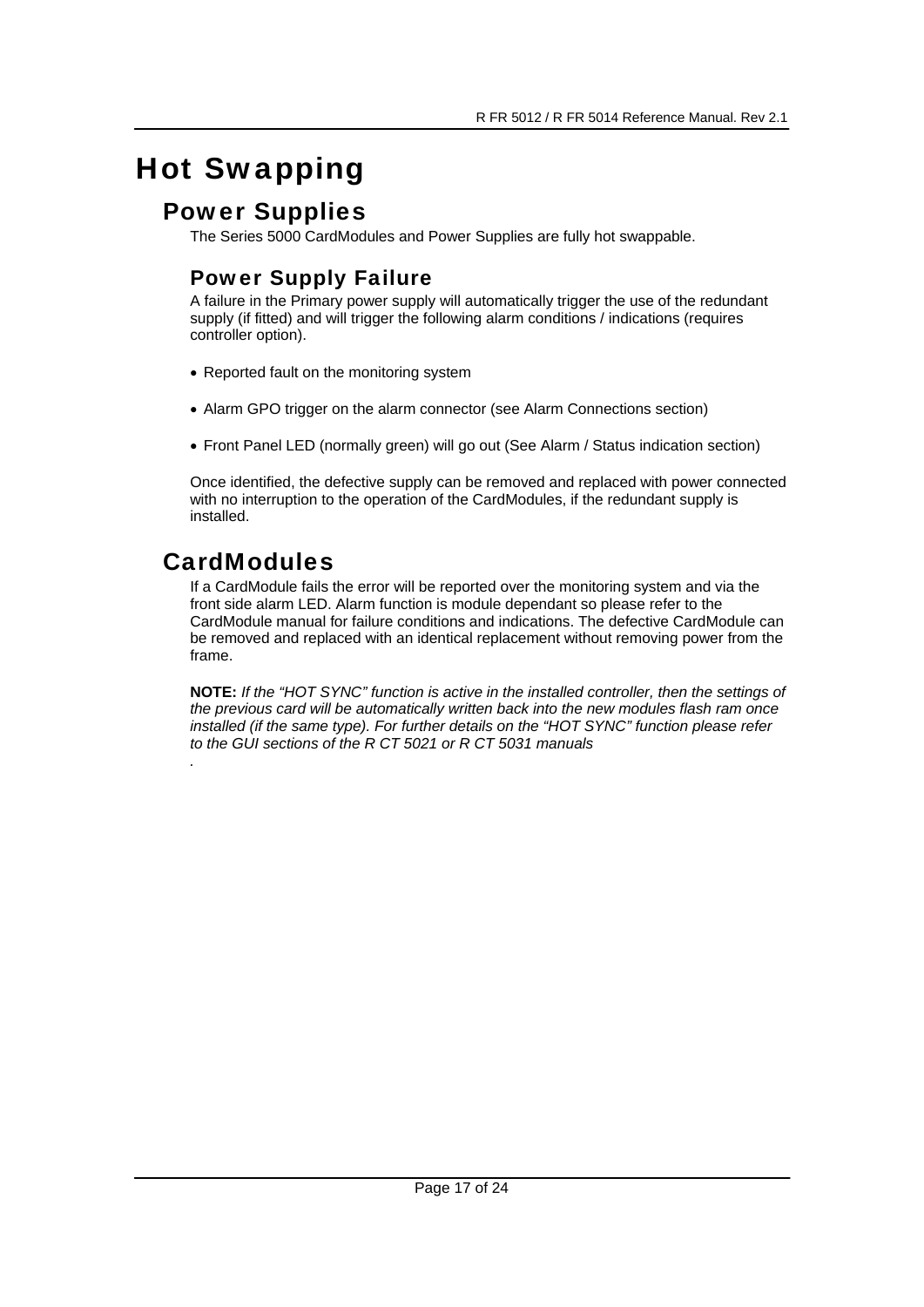# Air Flow /(R FR 5012)

Air flow is from the front (through the fans) to the back of the rack frame.

**NOTE:** *Please make sure that the ventilation holes at the top and the rear edge are not covered.* 



**Cooled Air in** 

Additional ventilation holes are provided left and right of the rack frame to allow for some airflow if the front cover is open or removed. A fan in the back of the rack frame supports this additional airflow.

This additional fan can easily replaced from the back of the rack frame. Remove the rear connection at the right and just pull the fan out and push in the replacement.



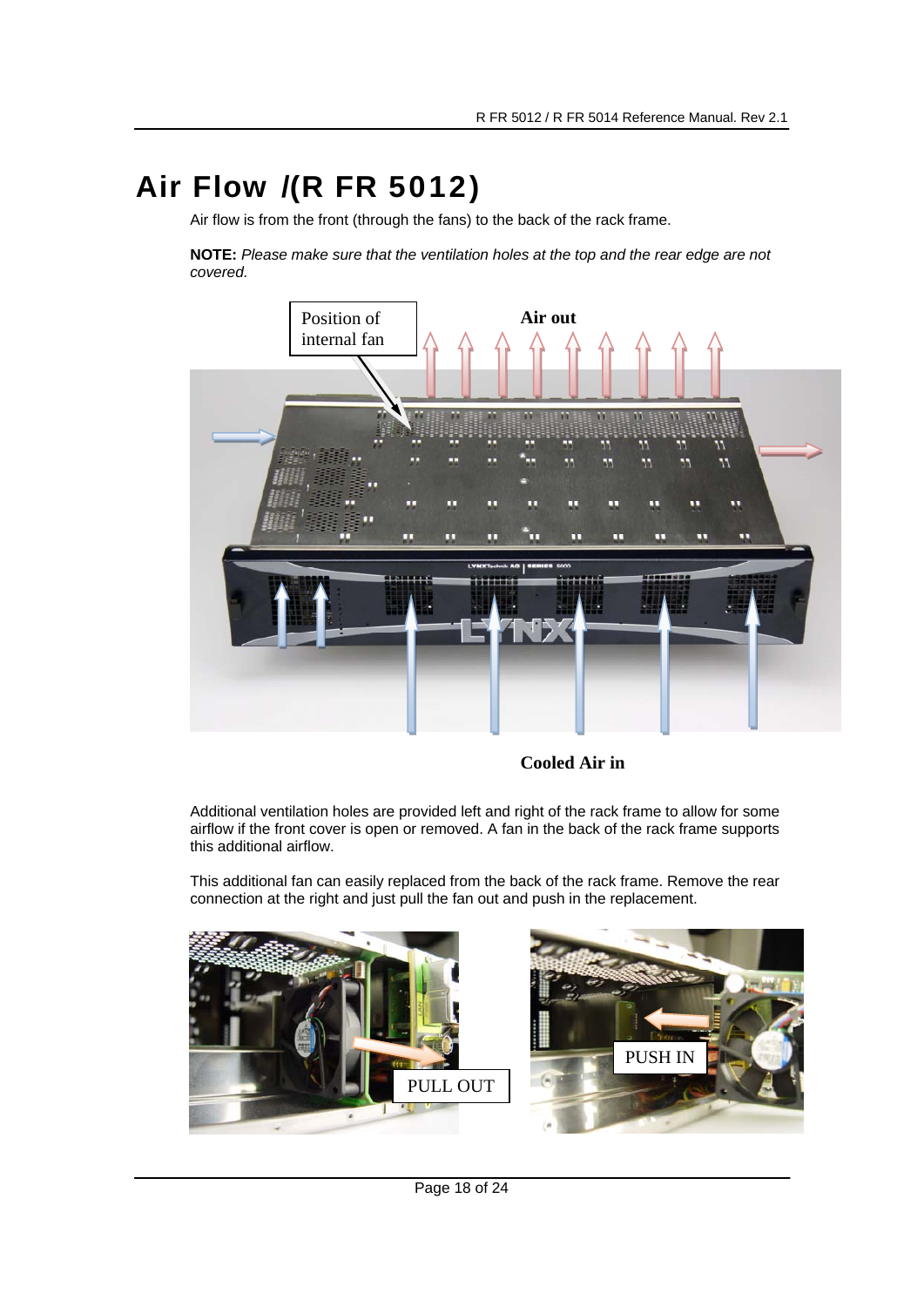# Air Flow /(R FR 5014)

Air flow is from the bottom to the top of the rack frame.

**NOTE:** *Please make sure that the ventilation holes at the top and bottom are not covered.* 



Additional ventilation holes are provided left and right of the rack frame to allow for some airflow if the front cover is open or removed. A fan in the back of the rack frame supports this additional airflow.

This additional fan can easily replaced from the back of the rack frame. Remove the rear connection at the right and just pull the fan out and push in the replacement.



Page 19 of 24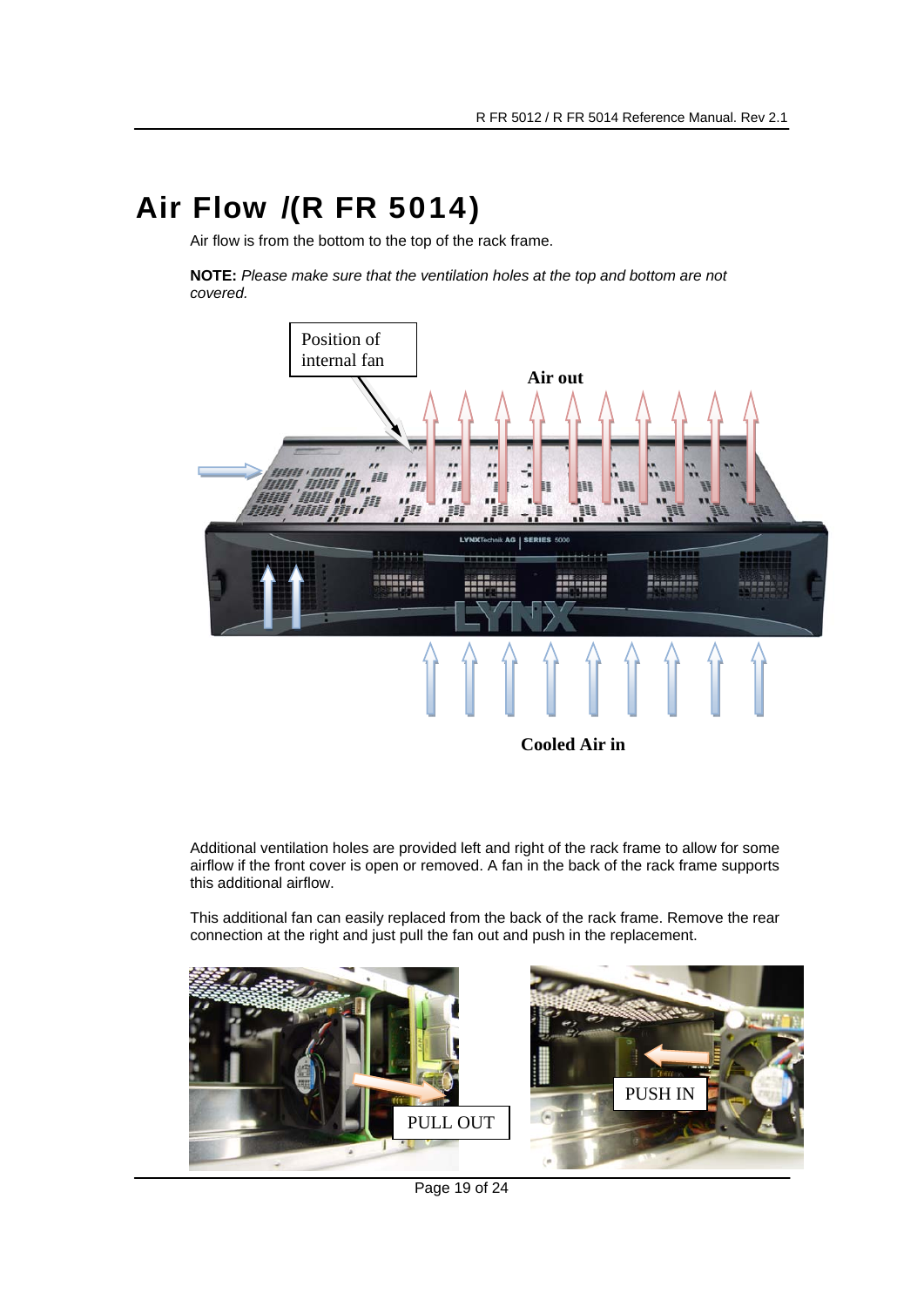# Rack Installation

If you have an empty R FR 5012 / 5014 rack frame we recommend you assemble the connection plates and modules as well as any options such as the redundant power supply and controller before mounting the Rack Frame into a 19" inch rack. (Please refer to assembly section)

## Location

The R FR 5012 / R FR 5014 Rack frame can be located anywhere with 19-inch rack space available. The rack will take up 2 Rack Units (RU) of vertical rack space.

# Ventilation

!

Depending on the installed modules we recommend not to stack more than three R FR 5012 / 5014 rack frames, with no space in-between. Allowance has been made in the design providing space between the racks for adequate air ventilation. Every third rack there should be 1 RU space should be provided for additional airflow.

# Mechanical Installation

The R FR 5012 / 5014 is secured into a standard 19-inch rack using 4 standard rack screws. Remove front cover panel for installation, which allows access to the rack ears. Rear support of the rack using rack rails is recommended but not necessary.

#### **Caution**

The rack frame has to be installed in upright position as shown on the next page

# Electrical Installation.

Electrical power is connected to the R FR 5012 / 5014 chassis via the two IEC power connectors located on the termination panel on the rear of the rack. There is no power switch provided. Two separate and isolated power connections are available, one for the primary power and one for the optional redundant power supply. Primary power is connected to **AC in 1**

#### **Caution**

!

!

Please remove power before attempting to exchange a power fuse. Only replace the fuse with a correctly rated replacement. For safety **DO NOT** physically disconnect or isolate the rack from earth for any reason.

#### **Caution**  Service to be performed by qualified personnel only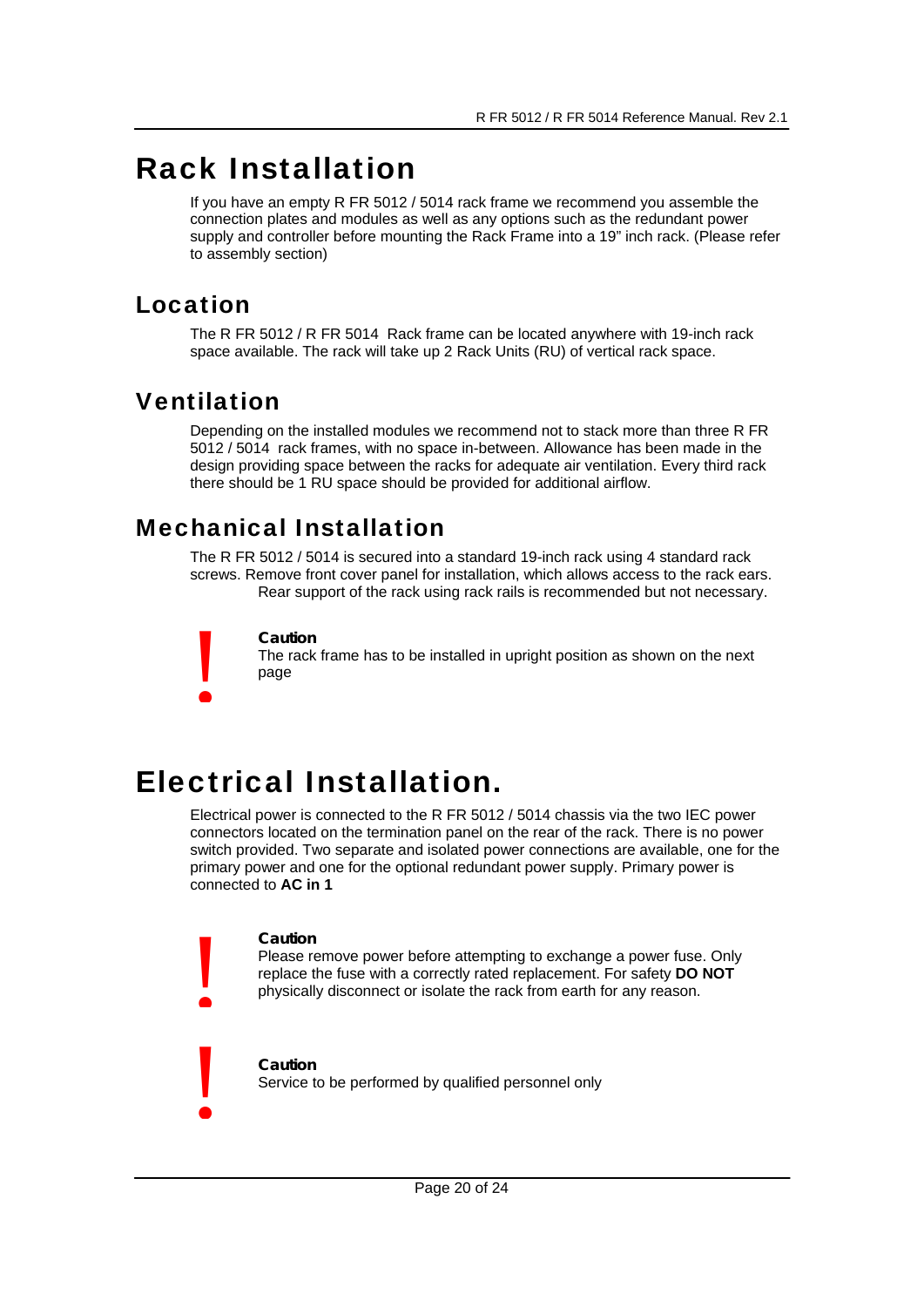# Front Cover Removal

The Front Cover with the integrated fans opens easily releasing the two locking clips. Push the locking clips from top and bottom and pull the front cover forward.

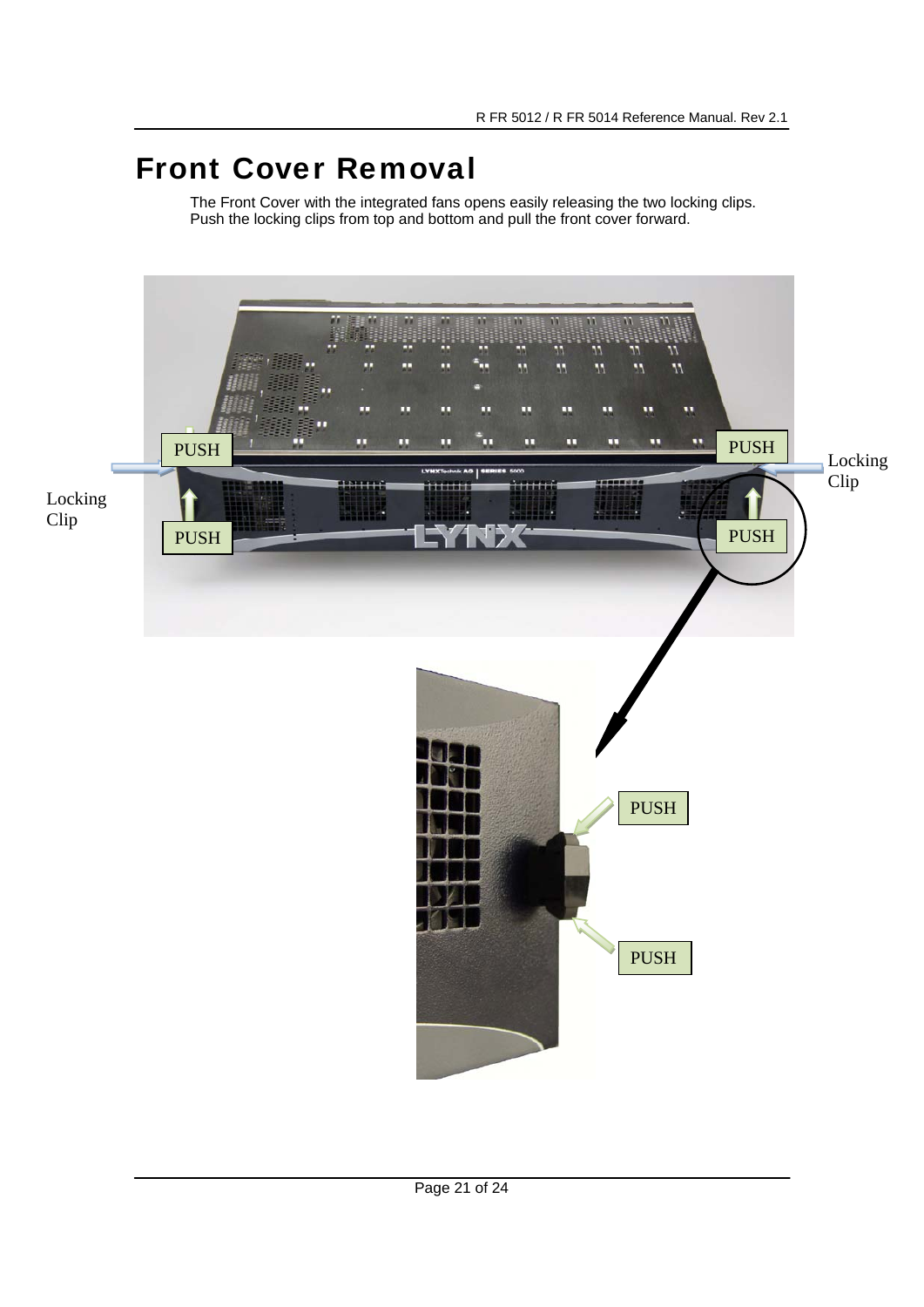

To remove the front cover, hold down the two metal bars left and right, which secure the hinges of the front cover.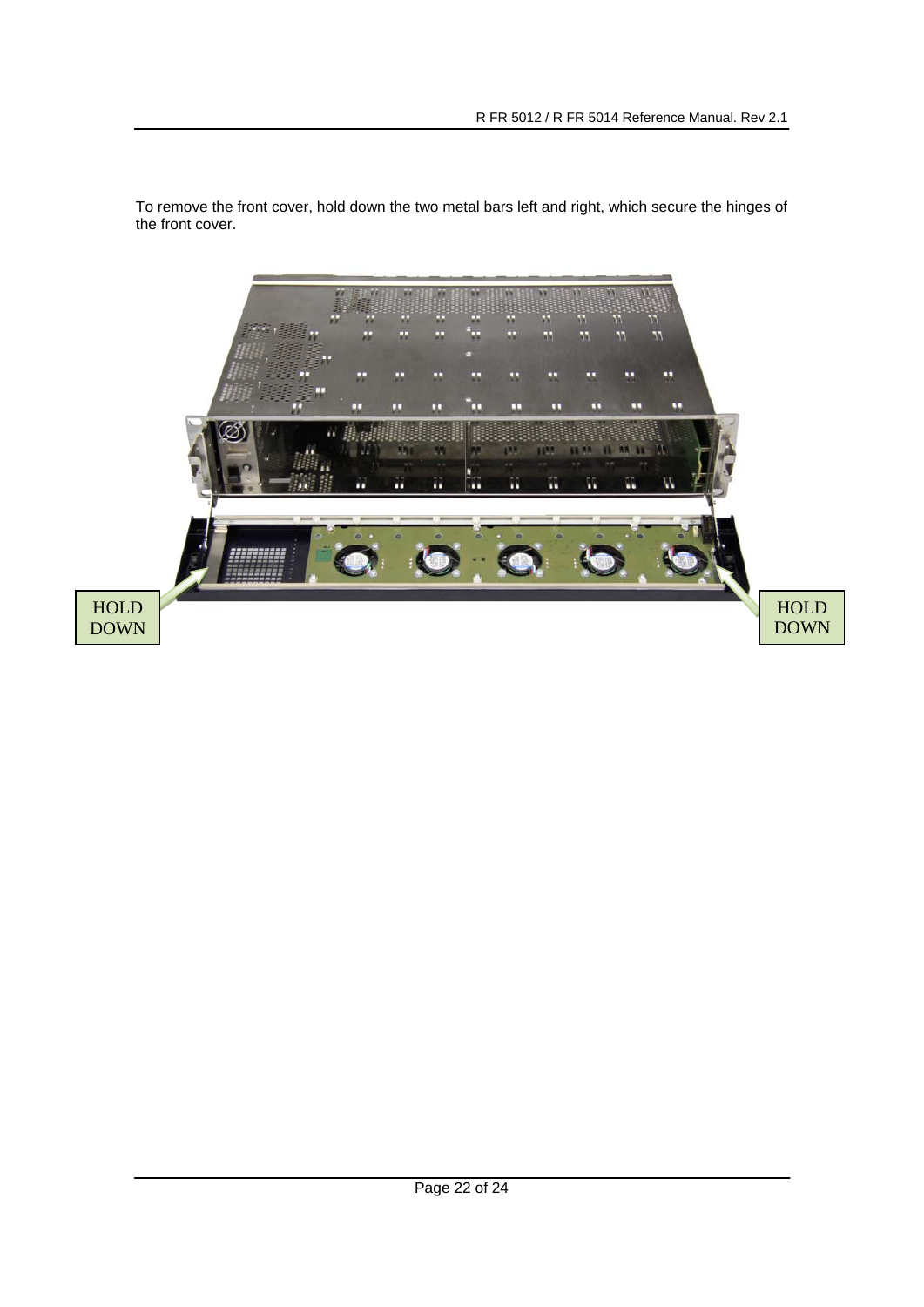# Compatibility with R FR 5010 and R FR 5011

The R FR 5012 / 5014 is mechanically compatible with the older versions R FR 5010 and R FR 5011.

All Series 5000 card modules, controllers (R CT 5010, R CT 5020, R CT 5021, R CT 5030 and R CT 5031) and power supplies (R PS 5010 and R PS 5012) can be installed in all four rack frames.

To connect the EXTEND and/or ONTROL Bus (see above page 12/13, RJ45 connectors in the R FR 5012 / 5014) to the SubD9 connectors in the R FR 5010 and R FR 5011, LYNX provides an adapter from SubD9 male to RJ 45

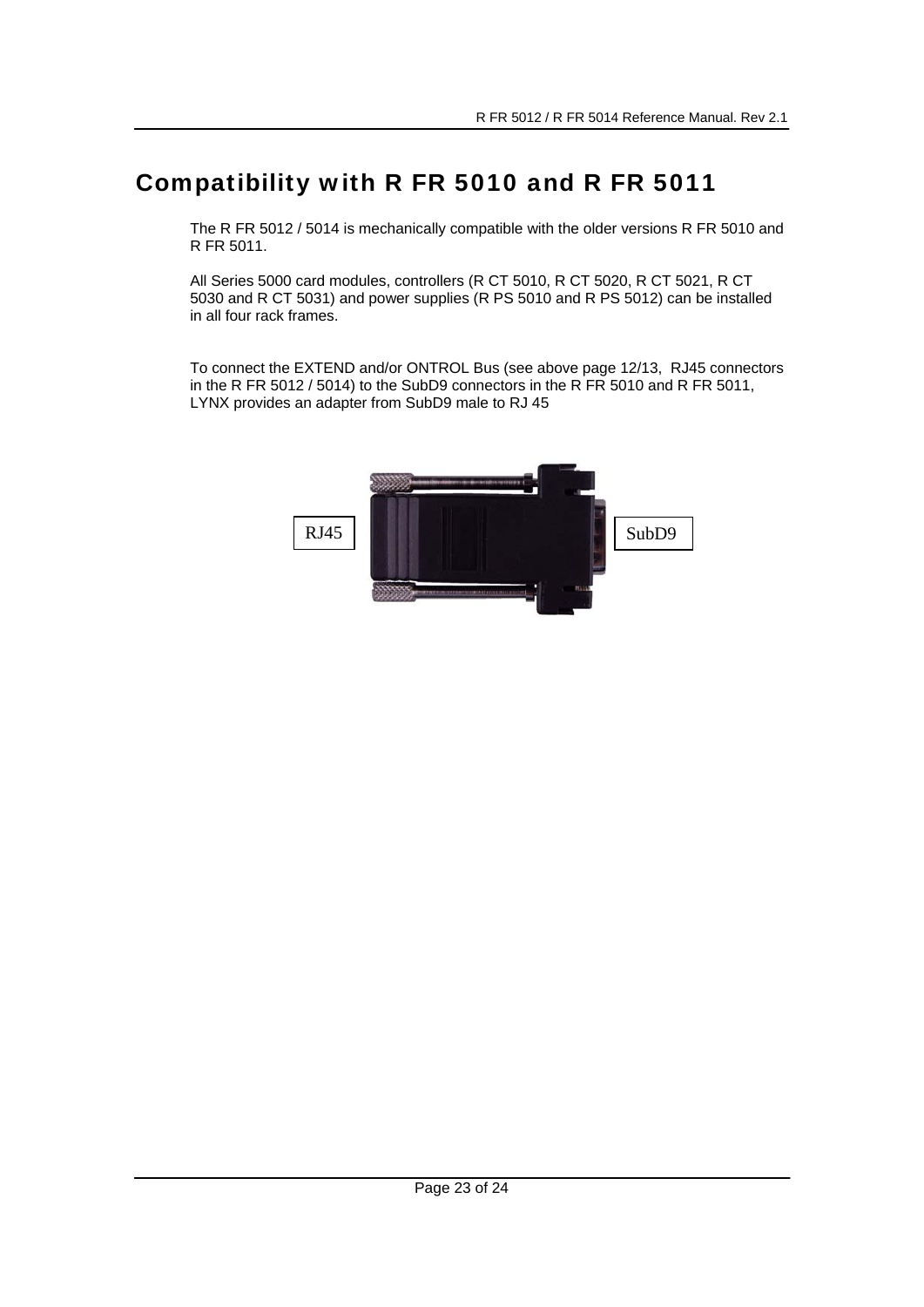# Installation Instructions

The rack frame chassis R FR 5012 / R FR 5014 is intended for operation in broadcast environments. The operation in excessive dust and moisture or extreme temperature requires special provisions like

• Dust filters

!

!

!

!

!

!

- Air conditioning
- Avoidance of condensed water

#### **CAUTION!**

The power cords must meet the safety requirements of the country where the rack frame is used and has to be approved in this country, e.g.

- CE-Mark in Europe
- UL-listed in USA
- CSA certified in Canada

#### **CAUTION!**

The power supply cords are used to disconnect the R FR 5010 / R FR 5011 from the mains supplies, make sure that the socket-outlets are located/installed near the equipment and are easily accessible.

#### **CAUTION!**

The rack frame chassis is a CLASS I EQUIPMENT, ensure before initial operation that protective earth is connected to the building wiring and zero potential is established.

The functional earth connection at the rear termination panel is connected internally to protective earth. If necessary, it may be used for potential equalization to other units.

# Installations-Anweisung

Das Gerät R FR 5012 / 5014 ist für Anwendungen in Fernsehstudios vorgesehen. Der Einsatz in erhöhter staubiger und feuchter Umgebung oder außergewöhnlichen Temperaturen erfordert besondere Maßnahmen wie

- Klimatisierung
- **Staubfilter**
- Vermeiden von Kondenswasser.

#### **ACHTUNG!**

Die Netzkabel müssen den Sicherheits-Anforderungen in dem Land entsprechen in dem das Gerät verwendet werden soll und in dem Land zugelassen sein, z.B.

- CE-Zeichen in Europa
- UL-gelistet in USA
- CSA-Zulassung in Kanada

#### **ACHTUNG!**

Die Netzkabel dienen zur Trennung des Geräts vom Netz. Es ist sicherzustellen, dass die Steckdosen für den Netzanschluss in der Nähe des Gerätes angebracht und zum Trennen leicht zugänglich sind.

#### **ACHTUNG!**

Das Gerät ist nach der Schutzklasse I aufgebaut. Vor der ersten Inbetriebnahme muss sichergestellt werden, dass der Schutzleiter mit dem zentralen Schutzleiter des Gebäudes verbunden ist und spannungsfrei ist.

Der Erdanschlussbolzen an der Netzanschlussrückseite ist intern mit dem Schutzleiter verbunden. Falls erforderlich, kann er für den Potentialausgleich mit anderen Geräten verwendet werden.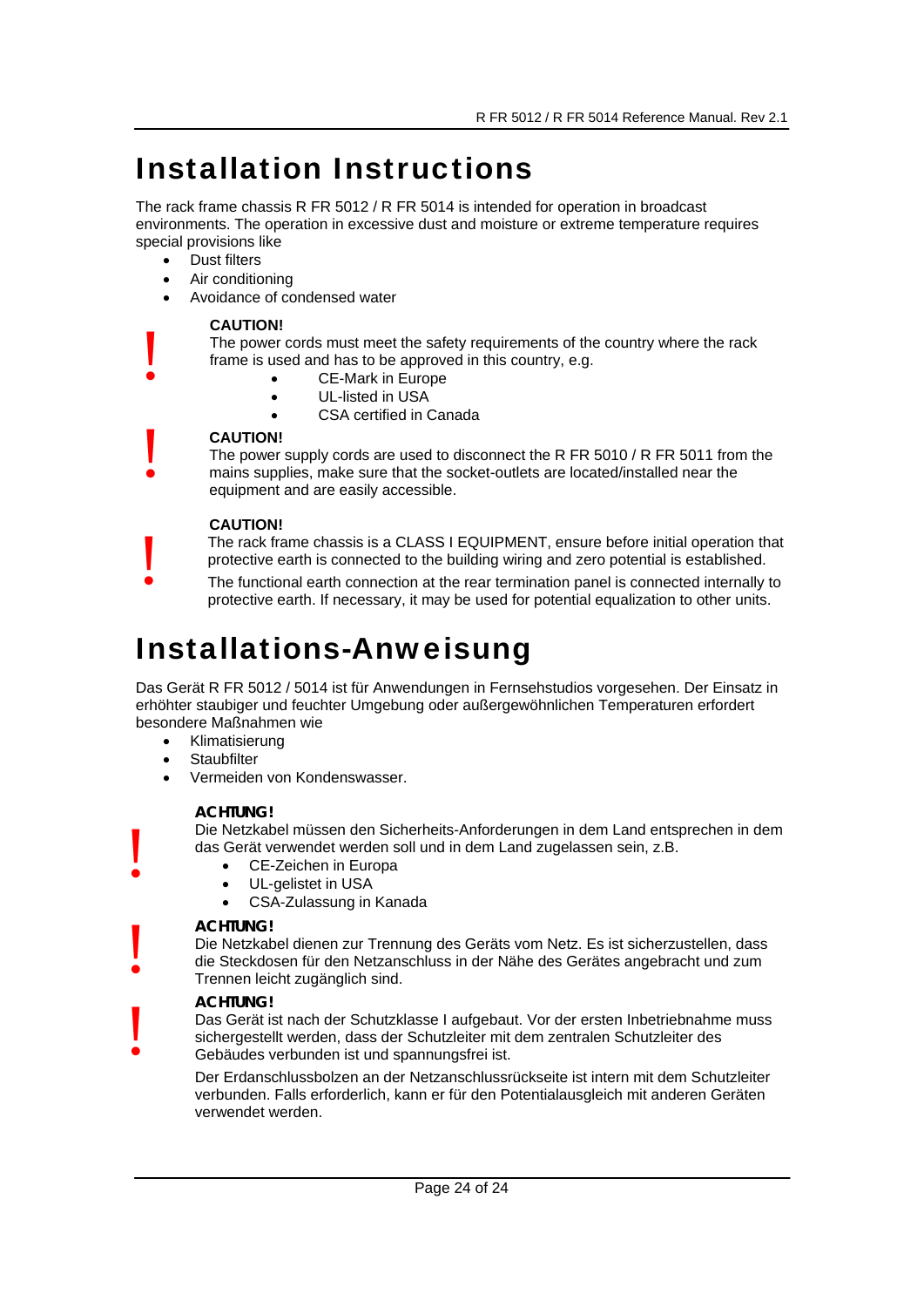# Specifications

| Mechanical                            |                                                                                                                      |
|---------------------------------------|----------------------------------------------------------------------------------------------------------------------|
| <b>Size</b>                           | 2 RU high x 325 mm deep including connectors and front cover.<br>31 cm without front cover. Standard 19" rack mount. |
| Weight (empty)                        | 4,9 kg with single power supply                                                                                      |
| Connections                           | All connections made on rear of rack                                                                                 |
| <b>Performance</b>                    |                                                                                                                      |
| <b>Available Card Slots</b>           | 10 x CardModules (single width backplanes)                                                                           |
|                                       | 1 x Controller                                                                                                       |
|                                       | 2 x Power Supplies (primary and optional redundant)                                                                  |
| <b>Power Indication</b><br>(alarm)    | One multifunction LED per supply and GPO output                                                                      |
|                                       | R FR 5012: Fan Alarm through front cover Module alarm LEDs<br>visible through front cover                            |
| Controller alarm                      | <b>LED</b> bar                                                                                                       |
|                                       |                                                                                                                      |
| <b>Connections</b> (rear connections) |                                                                                                                      |
| <b>LAN Connector</b>                  | RJ 45 (10/100 Base T)                                                                                                |
| <b>Control Connector</b>              | RJ 45 input and R J45 output                                                                                         |
| <b>Extend Connector</b>               | RJ 45 input and R J45 output                                                                                         |
| Alarm Connector                       | <b>Terminal strip</b><br>Alarm Major and Minor: Relay contact closures                                               |
| Ref In                                | BNC connection for rack reference, with active loop output                                                           |
| <b>Primary AC</b>                     | Standard IEC 60320 C13 AC power connector,<br>double pole fused (2A)                                                 |
| <b>Redundant AC</b>                   | Standard IEC 60320 C13 AC power connector,<br>double pole fused (2A)                                                 |
| <b>Electrical Specifications</b>      |                                                                                                                      |
| Power Input                           | 100 - 240VAC, 50Hz - 60Hz. Two separate and isolated<br>connections for Primary and Redundant supplies.              |
| <b>Power Consumption</b>              | 150W max.                                                                                                            |
| Safety                                | IEC 60950-1:2005/ EN 60950-1:2006/VDE 0805-1                                                                         |
| <b>Ambient</b>                        |                                                                                                                      |
| Temperature                           | 5°C to 40°C Maintaining specifications<br>0°C to +50°C Operating                                                     |
| Humidity                              | Max 90% non-condensing                                                                                               |
| Altitude                              | up to 2000m                                                                                                          |
| <b>Supplied Accessories</b>           |                                                                                                                      |
| Documentation                         | Reference Manual CD                                                                                                  |
|                                       |                                                                                                                      |